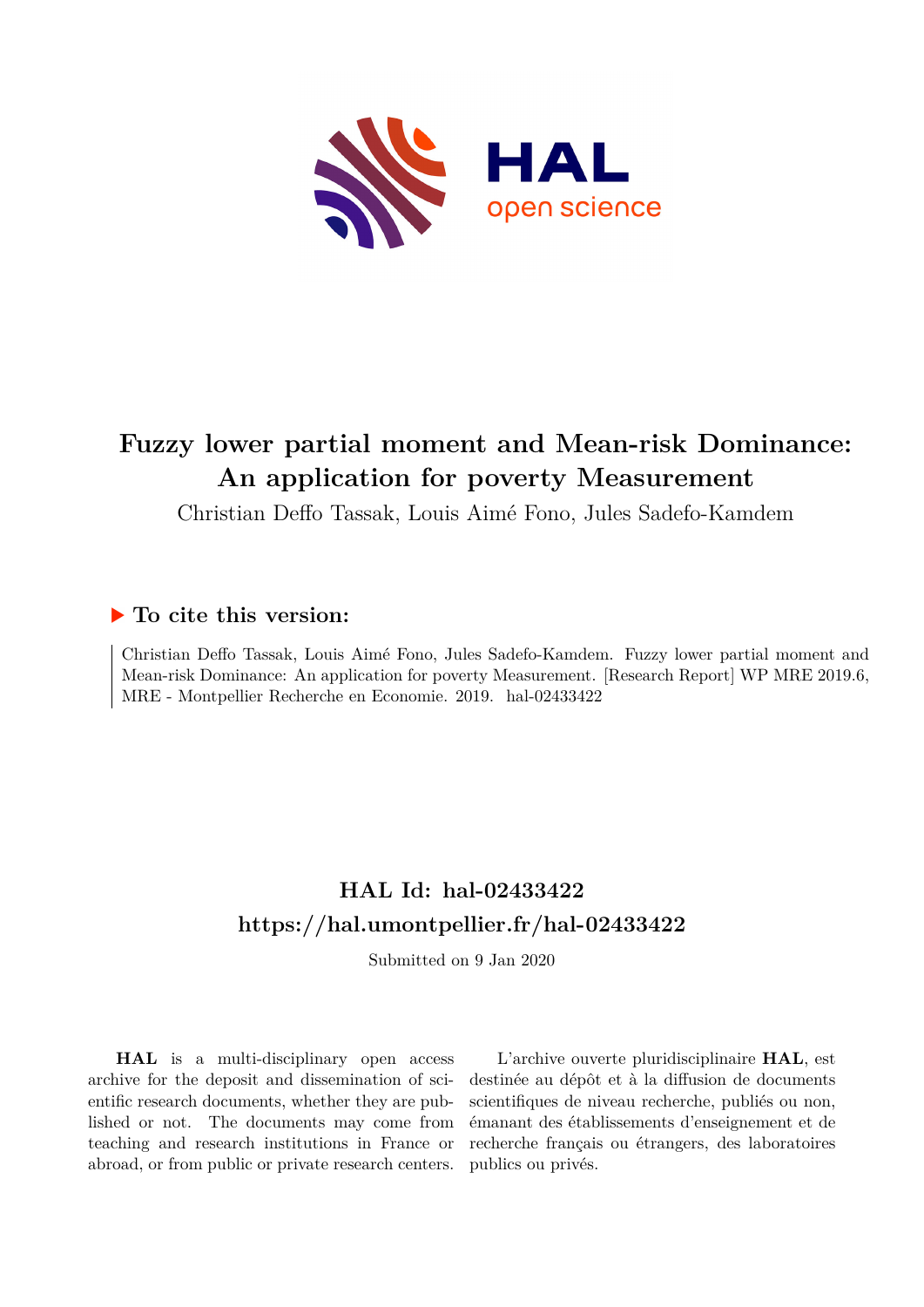

# DOCUMENT DE RECHERCHE

# **Christian DEFFO TASSAK, Louis Aimé FONO**

# **et Jules SADEFO KAMDEM**

« Fuzzy lower partial moment and Mean-risk

Dominance: An application for poverty

Measurement »

# **WP MRE 2019.6**

Montpellier Recherche en Economie EA 7491 – Faculté d'Economie Université de Montpellier - MUSE « Montpellier Université d'Excellence » Contact : alain.marciano@umontpellier.fr





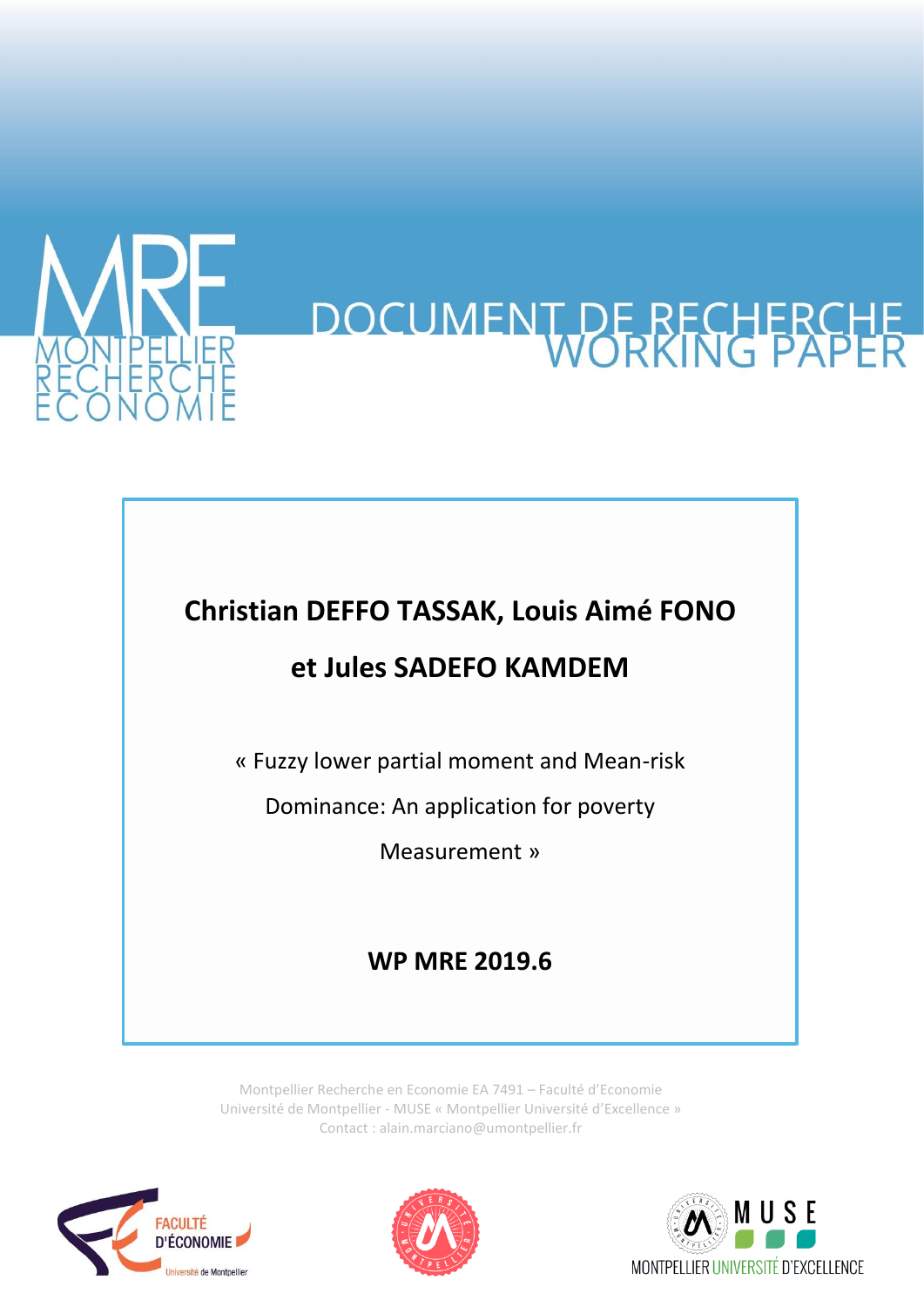# Fuzzy lower partial moment and Mean-risk dominance: An application for poverty measurement

Christian Deffo Tassak<sup>a</sup>, Louis Aimé Fono<sup>b,†</sup> and Jules Sadefo Kamdem<sup>c</sup>

<sup>a</sup>Laboratoire de Mathématiques Appliquées aux Sciences Sociales

Université de Yaoundé I, B.P. 812 Yaoundé, Cameroon, Email: dtassak@yahoo.com

 ${}^{b}$ Laboratoire de Mathématiques et Faculté des Sciences

Universit´e de Douala, B.P. 24157 Douala

 $c$  LAMETA CNRS UMR 5474, DFR SJE, Campus de Troubiran, Université de Guyane, France. <sup>†</sup> Corresponding author: lfono2000@yahoo.fr; Tel.  $+(237)$  696-02-29-15

January 1, 2018

#### Abstract

A more general concept of risk in economics consists on the chance of getting an income or a return less than a threshold one. Risk has been studied and generalized more earlier by Fishburn [8] through Mean Partial Lower Moment specially when income can be described by a random variable. In this paper, we present a new concept of partial moment, namely Fuzzy Lower Partial Moment (FLPM) based on credibility measure, to quantify risk of getting a return described by a fuzzy variable and we study its properties. Based on FLPM, we introduce mean risk dominance for fuzzy variables, we characterize the dominance for some specific cases and we determine some of its properties. Furthermore, we study the consistency of mean-risk models with respect to first and second order dominances. We display one application of FLPM by introducing a new poverty index for poverty measurement in the context of fuzzy environment and we examine some of its properties.

Key Words: Credibility measure; Fuzzy variable; Fuzzy lower partial moment; Mean-Risk dominance; Poverty index.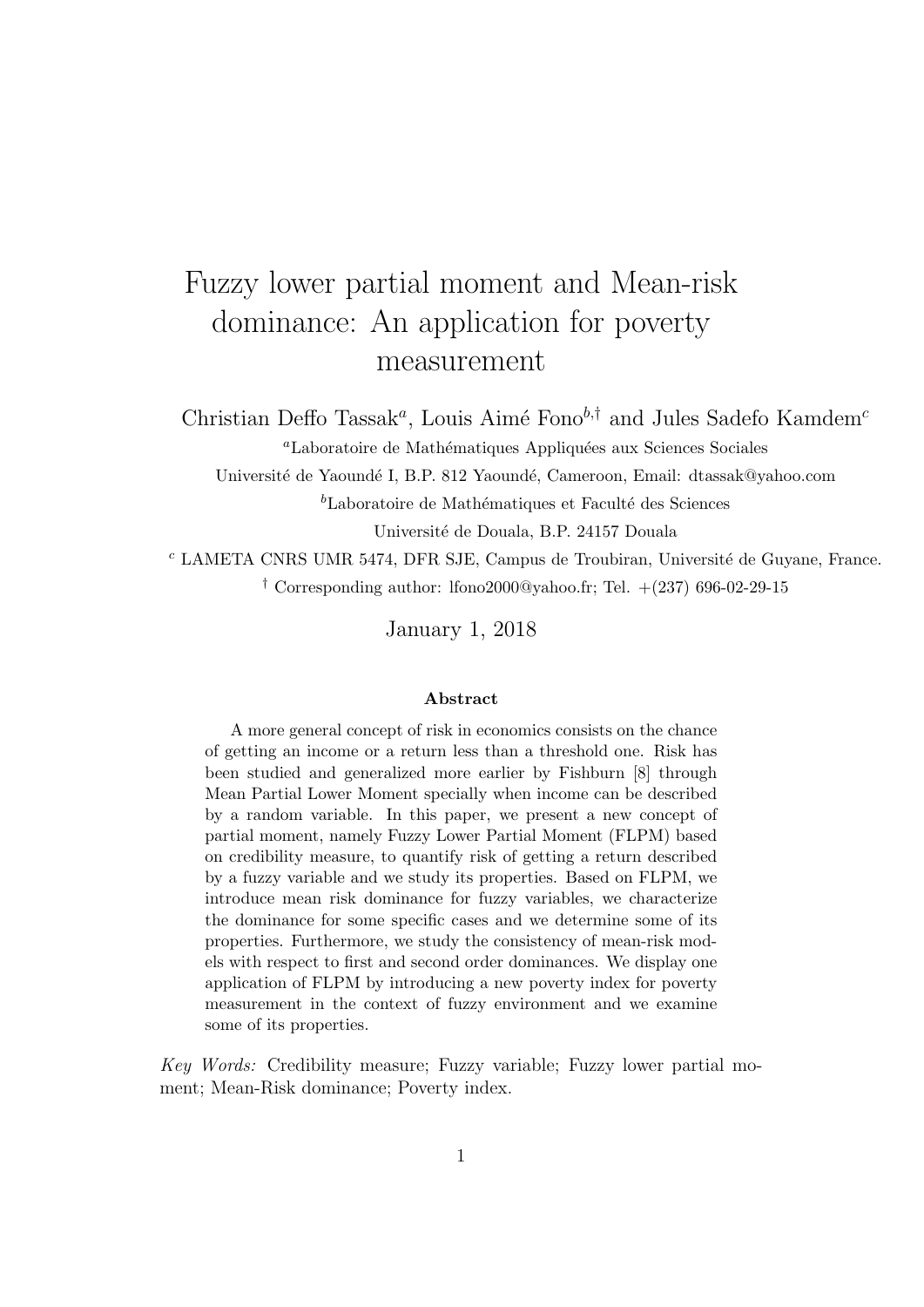### 1 Introduction

The concept of downside risk has been for a long time a meaningful topic in portfolio selection and management. Since the seminal work of Markowitz [16] where he proposed below-mean semi-variance and more generally belowtarget semi-variance as risk measures which take into account investors'attitude towards risk, downside risk has been developed more later by Bawa [1] and Fishburn [8] in their respective frameworks based on Lower Partial Moment (LPM) as below-target risk. The first proved that LPM measure is mathematically related to stochastic dominance for risk tolerance values equal to one or two and the second proved the equivalence of the LPM measure to stochastic dominance for all risk tolerance values as strictly nonnegative integers. Kaplan and Knowles [13], Brogan and Stidham [3], Sunoj and Maya [24] also contributed to develop downside risk measure in their recent frameworks. Let us notice that all precede results rely on the fact that assets' returns are described by random variables. However, according to the recent litterature (Zadeh [26], Liu [15], Sadefo et al. [20], Tassak et al. [25]), some situations in real life are related to fuzzy phenomena which induces imprecise and vague concepts. For instance, assets' returns can be expressed as follows: "around 15 F", "between 20F and 30 F ", etc..., and fuzzy variables are used to deal with those concepts. Thus, an open question is to study downside risk for fuzzy variable and its related concepts and applications. The aim of this paper is three folds: introduce and study the Fuzzy Lower Partial Moment (FLPM) based on credibility measure, define and study the meanrisk dominance for two fuzzy variables based on FLPM and, apply FLPM to analyze poverty in the case where source of fuzziness for poverty is due to imprecise estimation of income.

Before we display the roadmap of our article, let us review some frameworks on poverty in order to specify the guideline of our third specific objective. In fact, literature's review on poverty started with Sen [22] who argued that the first issue when measuring poverty is to identify the poor among the total population by using a poverty line which allows to distinguish poor and non poor, and the second issue is the construction of an index to measure poverty's level. Other scholars (Foster [9], Hagenaars [11], Seidls [21], Chakravarty  $[5]$ , Ravallion  $[19]$  and Zhen  $([27], [28], [29])$  brought a useful contribution with their respective reviews on poverty measure construction issue. More recently, Gallardo [10] offered an analysis of the state of the art in the conceptualization of vulnerability to poverty through an approach based on the mean-risk dominance criterion which used the downside mean semideviation as the risk parameter. However, poverty line research has longer been discussed in poverty measurement literature and led to introduce fuzzi-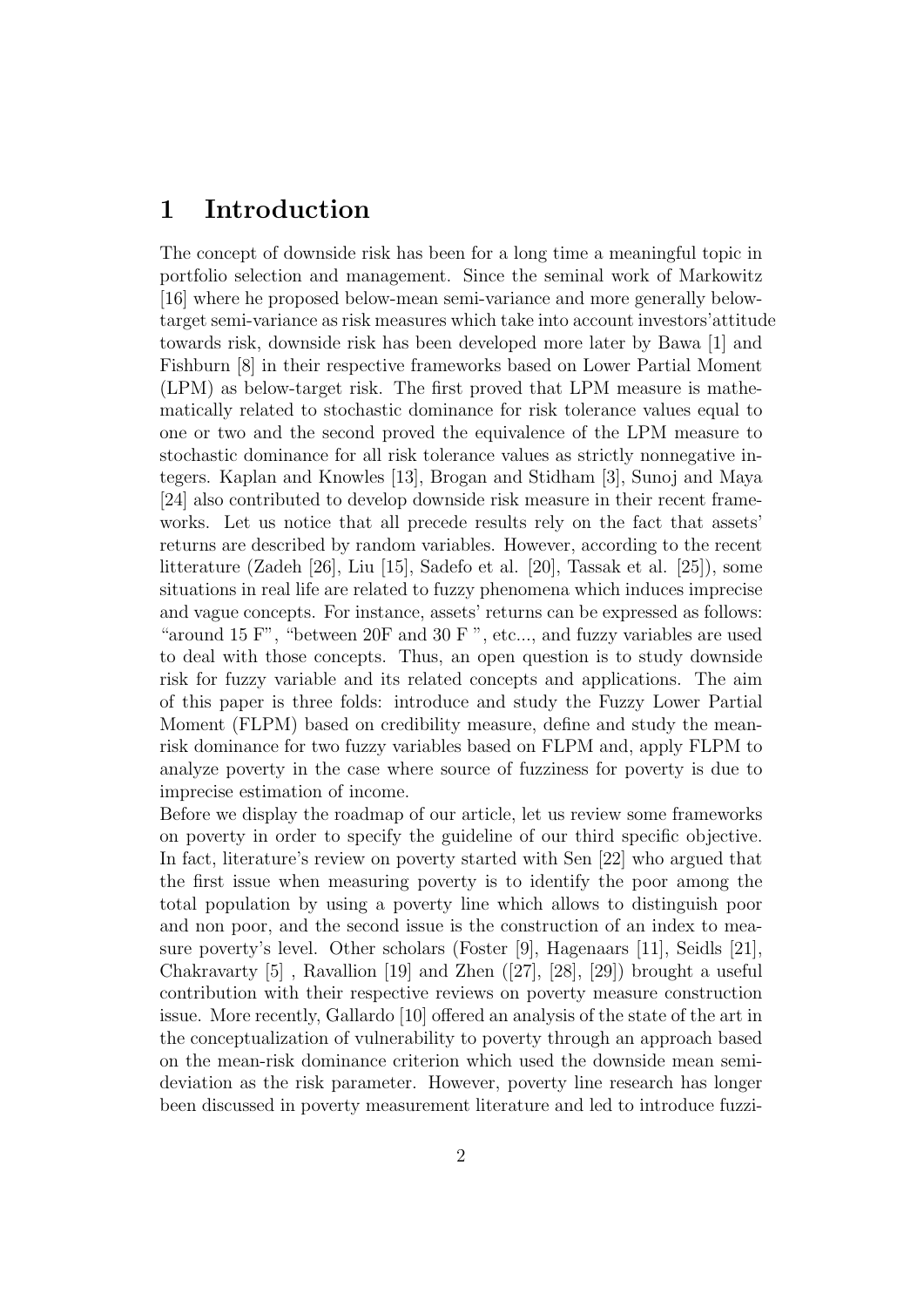ness by the fact people don't always agree on an individual's poverty status. Following that, Zheng [29] indicated three sources of fuzziness for poverty which have been analyzed in literature: fuzziness due to imprecise estimation of income; fuzziness due to the fact that poverty is essentially a multidimensional concept and, fuzziness due to fact that different people may have different ideas about the poverty line which makes an individual poor or non poor. Those sources of fuzziness have been studied by Chakravarty [6], Shorrocks and Subramanian [23], Beliakov [2] and Dombi [7], Qizilbah [18], Cerioli and zani [4], Zheng [29]. Recently, Zheng [29] explored the third source of fuzziness by introducing a meaningful "density function" for a poverty membership function and he proposed axioms for the characterization of additively separable fuzzy poverty measures. In this paper, we do not consider this approach and we focus only on the first source of fuzziness. This can be justified by the fact that in some societies, people have many jobs in order to improve welfare and overcome bad conditions life. More concretely, it has been observed in many african societies that one individual may have several economic activities besides his official and recognized activity with respect to his qualification or competence. Thus, some unknown incomes are undeclared and it is not often possible to know the exact income of one individual.

The paper is organized as follows. Section 2 gives some preliminaries on fuzzy variable and its characteristics. In Section 3, we define Fuzzy Lower Partial Moment (FLPM) based on credibility measure for measuring investment risk of returns described by fuzzy variables. We characterize the FLPM for a particular class of fuzzy variables whose distribution functions belong to family of exponential functions. Based on FLPM, we define the mean-risk dominance for two fuzzy variables and characterize it in some particular cases. Some properties of the new dominance are established and we justify that it is not complete binary relation on fuzzy variables. Moreover, we study the consistency of mean-risk models and justify their optimal portfolios belong to the set of best portfolios with respect to the first or second order dominances based on credibility measure developped earlier by Tassak et al. [25]. Section 4 presents an application of FLPM for poverty measurement. Section 5 gives some concluding remarks.

## 2 Preliminaries

Let  $\xi$  be a fuzzy variable with membership function  $\mu$  where for any  $x \in \mathbb{R}$ ,  $\mu(x)$  represents the possibility that  $\xi$  takes value x.  $\xi$  is normal if  $\exists x_0/\mu(x_0) =$ 1. ξ is non-negative fuzzy variable if  $\forall x < 0, \mu(x) = 0$ . The support of ξ is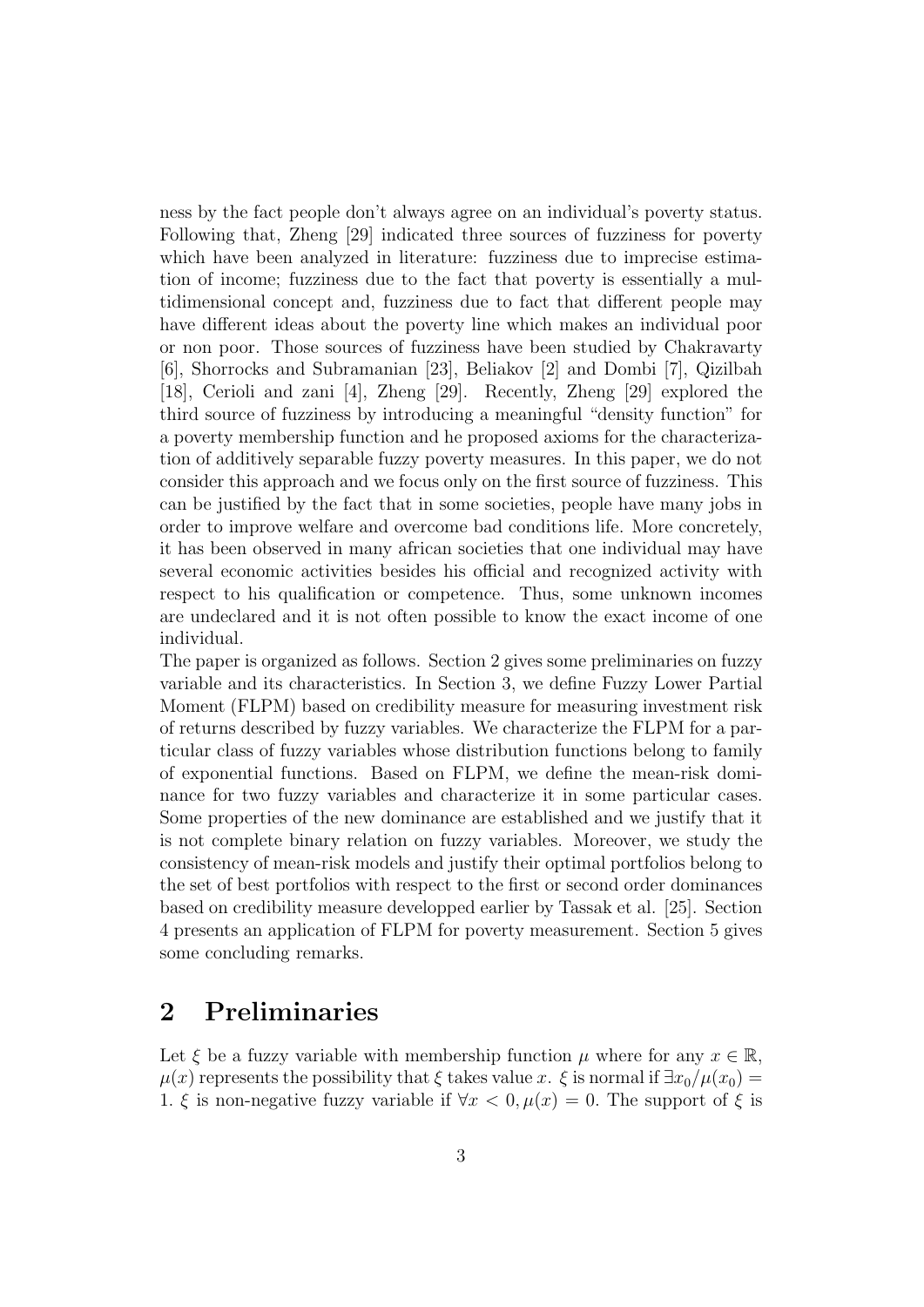the crisp set defined by  $Supp(\xi) = \{x \in \mathbb{R}, \mu(x) > 0\}.$ 

Throughout this paper, we will assume that all fuzzy variables are normal, that is,  $\exists x_0 \in \mathbb{R}, \mu(x_0) = 1.$ 

Note that for  $\xi$  taking values in B, Zadeh [26] has defined the possibility measure of B by  $Pos({\{\xi \in B\}}) = \sup_{x \in B} \mu(x)$  and the necessity measure of  $\xi$  by  $Nec({\{\xi \in B\}}) = 1 - \sup_{x \in B^c} \mu(x)$  respectively. But neither of these measures are self-dual. Therefore, Liu and Liu [15] introduced the credibility measure as the average of possibility measure and necessity measure as follows: for any set  $B$ ,

$$
Cr(\{\xi \in B\}) = \frac{1}{2} \left( \sup_{x \in B} \mu(x) - \sup_{x \in B^c} \mu(x) + 1 \right). \tag{1}
$$

Credibility measure is self-dual, that is,  $Cr({\{\xi \in B\}}) + Cr({\{\xi \in B^c\}}) = 1$ .

Liu and Liu [15] introduced the expected value of  $\xi$  defined as follows

$$
E[\xi] = e = \int_0^{+\infty} Cr\{\xi \ge r\} dr - \int_{-\infty}^0 Cr\{\xi \le r\} dr \tag{2}
$$

provided that at least one of the above integrals is finite. Note that, expected value is one of the most important concept of fuzzy variable which gives the center of its distribution.

Liu [14] also defined the credibility distribution  $\Phi : \mathbb{R} \to [0,1]$  of a fuzzy variable  $\xi$  as follows:

$$
\forall t \in \mathbb{R}, \Phi(t) = Cr\{\xi \le t\} = \frac{1}{2}[1 + \sup_{x \in ]-\infty; t]} \mu(x) - \sup_{x \in ]t; +\infty[} \mu(x)]. \tag{3}
$$

When  $\Phi$  is absolutely continuous, we have the credibility density function  $\phi : \mathbb{R} \to [0, \infty)$  such that

$$
\forall t \in \mathbb{R}, \Phi(t) = \int_{-\infty}^{t} \phi(u) du.
$$
 (4)

Obviously, we have  $\int_{-\infty}^{+\infty} \phi(u) du = 1$ .

 $\phi$  belongs to exponential family if there exists  $\gamma > 0$ ,  $K(\cdot)$  an arbitrary function and  $D(\cdot)$  a differentiable function such that

$$
\phi(x) = e^{\gamma x + K(x) + D(\gamma)}, \qquad x \in (0, \infty). \tag{5}
$$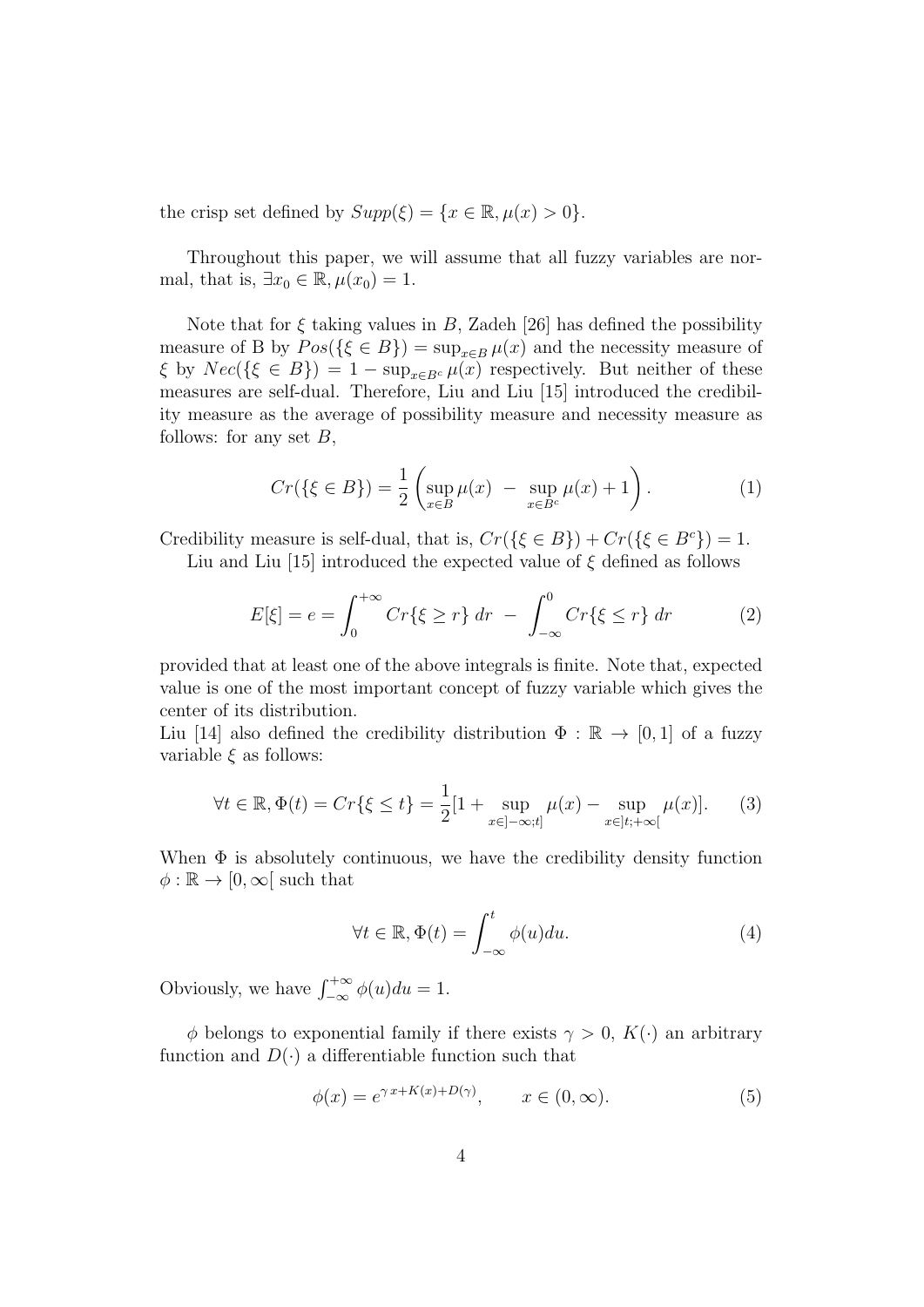Notice that,  $\Phi(x^-) = \sup{\Phi(y), y < x}$  is the credibility of getting a value of  $\xi$  not exceeding x. A distribution function  $\Phi$  of  $\xi$  is a non-degenerate distribution function if  $\forall t \in \mathbb{R}, t \neq E(\xi) \Rightarrow \Phi(t) \neq 0$ .

The distribution function  $\Phi$  of a fuzzy number  $\xi = (a, b, c, d)$  is defined by:  $\epsilon \sim 10^{-10}$ 

$$
\forall r \in \mathbb{R}, \Phi(r) = \begin{cases} 0 \text{ if } r < a \\ \frac{1}{2}\mu(r) \text{ if } a \le r < b \\ \frac{1}{2} \text{ if } b \le r < c \\ 1 - \frac{1}{2}\mu(r) \text{ if } c \le r < d \\ 1 \text{ if } d \le r \end{cases} \tag{6}
$$

It is an increasing function, that means, if  $x \in [a, b]$ ,  $y \in [b, c]$ , and  $z \in [c, d]$ , then  $\Phi(x) \leq \Phi(y) \leq \Phi(z)$ .

In the next Section, we will introduce and study the lower partial moment of a fuzzy variable  $\xi$ , namely, the Fuzzy Lower Partial Moment (FLPM) of  $\xi$ and the Mean risk dominance between fuzzy variables.

## 3 Fuzzy Lower Partial Moments and Meanrisk dominance of fuzzy variables

#### 3.1 Definitions, specific cases and examples

**Definition 1.** Let  $\xi$  be a fuzzy variable,  $\tau \in \mathbb{R}$  and  $n \in \mathbb{N}^*$ . The Fuzzy Lower Partial Moment (FLPM) of  $\xi$  with order n and target value  $\tau$  is defined as

$$
FLPM_{n,\tau}[\xi] = E[\max(\tau - \xi, 0)^n]
$$
\n(7)

where the expectation operator  $E$  is defined by  $(2)$ .

Throughout this paper, we will simply say "FLPM of  $\xi$ " instead of "The Fuzzy Lower Partial Moment (FLPM) of  $\xi$  with order n and target value  $\tau$ ."

Let us deduce some values of a target value or of the order for which the FLPM of  $\xi$  becomes some well-known statistics parameters of  $\xi$  and some new fuzzy counterparts of well-known notions of the Probability Theory. In addition, we express the FLPM of a fuzzy variable by means of its credibility distribution function.

**Remark 1.** Let  $\xi$  be a fuzzy variable,  $\tau \in \mathbb{R}$  and  $n \in \mathbb{N}^*$ .

1. If the target value  $\tau = E[\xi]$ , then we obtain the following notions: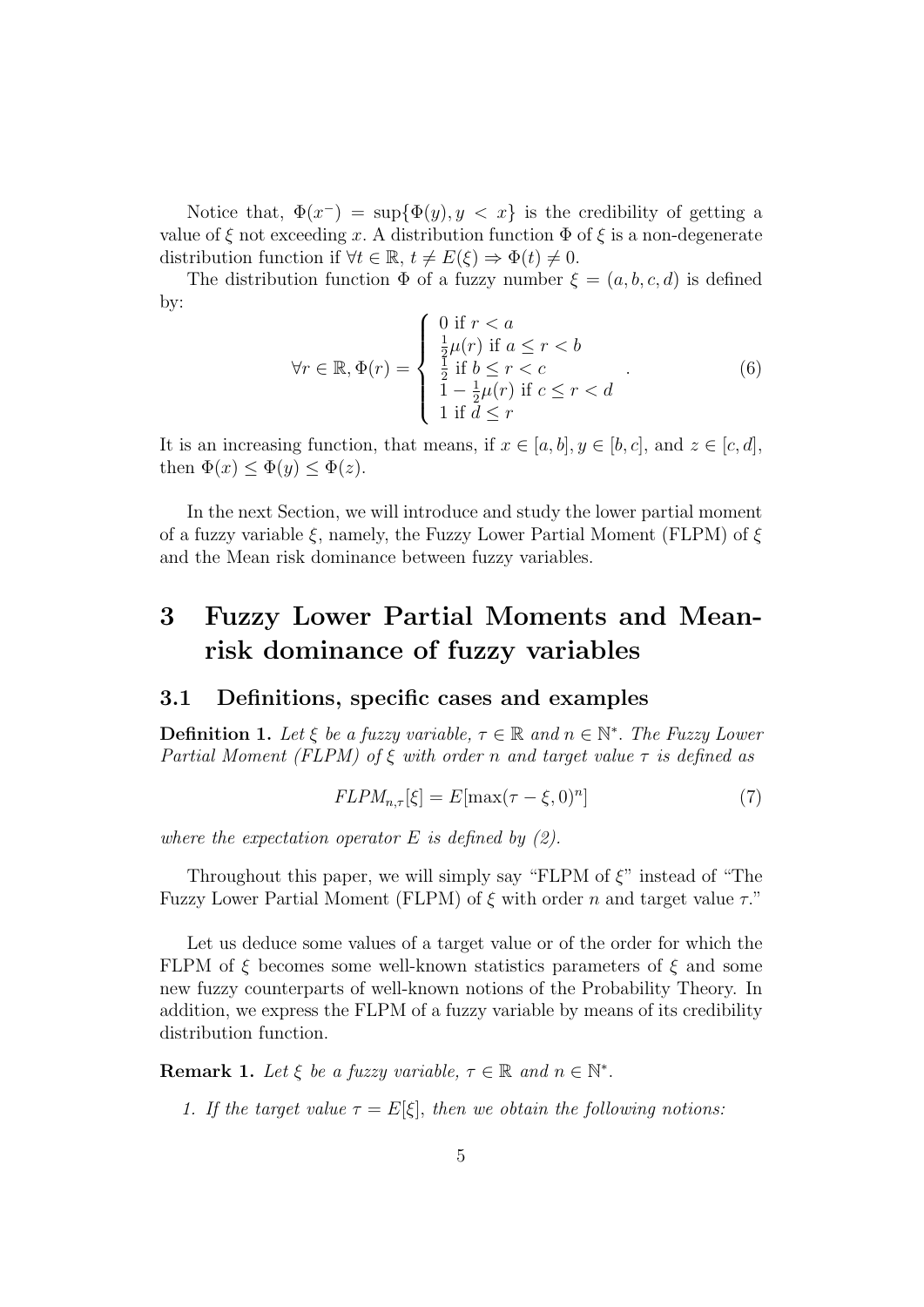- For  $n \in 2\mathbb{N} \{0\}$ ,  $FLPM_{n,\tau}[\xi]$  is the semi-moment of order n of ξ introduced earlier by Sadefo et al.[20].
- For  $n = 4$ ,  $FLPM_{n,\tau}[\xi]$  becomes the fuzzy semi-kurtosis of  $\xi$  introduced by Sadefo et al. [20].
- For  $n = 2$ ,  $FLPM_{n,\tau}[\xi]$  becomes the fuzzy semi-variance of  $\xi$  introduced by Huang [12].
- 2. For some specific values of n, we obtain fuzzy counterparts of some well-known notions of the downside risk under probability theory:
	- We introduce the so-called credibility of loss equals to the  $0^{th}$  order  $FLPM_{0,\tau}$  of ξ.
	- In the case where  $n = 1$ ,  $FLPM_{1,\tau} = E[\max(\tau \xi, 0)]$  is called the expected loss of ξ. Here the constant target value  $\tau$  can be considered as the threshold point separating returns in two parts: downside returns and upside returns depending of the threshold.
	- For  $n = 2$ ,  $FLPM_{2,\tau} = E[\max(\tau \xi, 0)^2]$  is the Credibilistic Fuzzy Target Semi-Variance (CFTS).
	- By setting  $n = 3$  (resp.  $n = 4$ ), we obtain  $FLPM_{3,\tau}$  (resp.  $FLPM_{4,\tau}$ ) which is the Credibilistic Fuzzy Target Semi-Skewness (CFTSS) (resp. the Credibilistic Fuzzy Target Semi-Kurtosis (CFTSV)).
- 3. The expression of  $FLPM_{n,\tau}$  with respect to credibility distribution is:

$$
FLPM_{n,\tau}[\xi] = \int_0^{+\infty} Cr\{\max(\tau-\xi,0)^n \ge r\} dr = n \int_{-\infty}^{\tau} (\tau-u)^{n-1} \Phi(u) du.
$$
\n(8)

4. If  $\Phi$  has a derivative and  $\xi$  has a lower bounded support then:

$$
FLPM_{n,\tau}[\xi] = \int_{-\infty}^{\tau} (\tau - u)^n d\Phi(u) \tag{9}
$$

$$
= \int_{-\infty}^{\tau} (\tau - u)^n \phi(u). \tag{10}
$$

The previous definition of  $FLPM_{n,\tau}$  justifies that it is a function of the credibility distribution function and, it is a non-decreasing function of its target  $\tau$  return. As  $\tau$  increases,  $FLPM_{n,\tau}$  also increases.

We end this Section with the expressions of FLPM of trapezoidal and triangular fuzzy variables.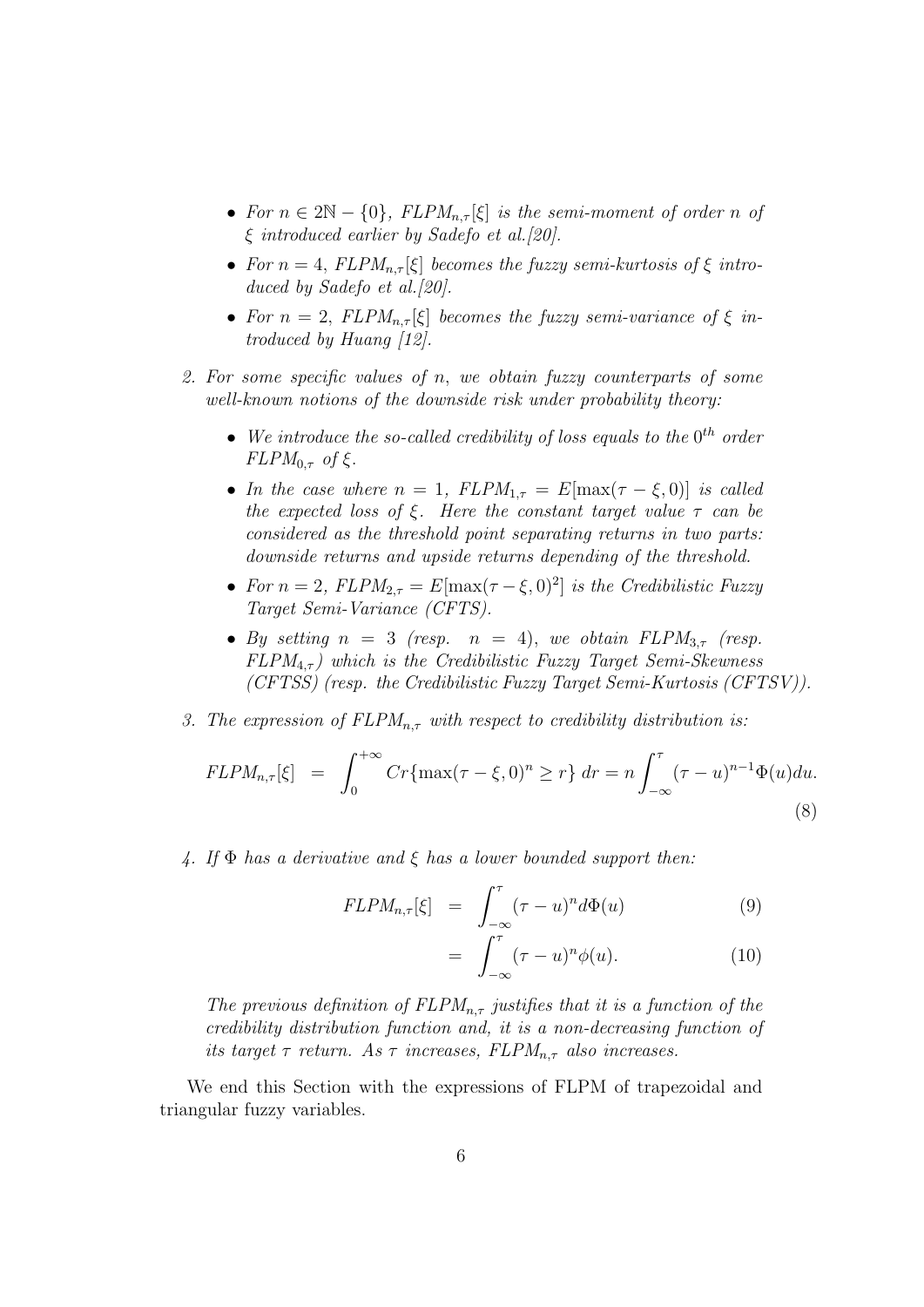**Corollary 1.** 1. The FLPM of the trapezoidal fuzzy variable  $\xi = (a, b, c, d)$ is:

$$
FLPM_{n,\tau}[\xi] = \begin{cases} 0 & \text{if } \tau < a \\ \frac{(\tau - a)^{n+1}}{2(\alpha + 1)(b - a)} & \text{if } a \leq \tau < b \\ \frac{[(\tau - a)^{n+1} - (\tau - b)^{n+1}]}{2(n+1)(b - a)} & \text{if } b \leq \tau < c \\ \frac{[(\tau - a)^{n+1} - (\tau - b)^{n+1}]}{2(n+1)(b - a)} + \frac{(\tau - c)^{n+1}}{2(n+1)(d - c)} & \text{if } c \leq \tau < d \\ \frac{[(\tau - a)^{n+1} - (\tau - b)^{n+1}]}{2(n+1)(b - a)} + \frac{[(\tau - c)^{n+1} - (\tau - d)^{n+1}]}{2(n+1)(d - c)} & \text{if } \tau \geq d \end{cases} (11)
$$

2. The FLPM of the triangular fuzzy number  $\xi = (a, b, d)$  is:

$$
FLPM_{n,\tau}[\xi] = \begin{cases} 0 & \text{if } \tau < a \\ \frac{(\tau - a)^{n+1}}{2(n+1)(b-a)} & \text{if } a \le \tau < b \\ \frac{[(\tau - a)^{n+1} - (\tau - b)^{n+1}]}{2(n+1)(b-a)} + \frac{(\tau - b)^{n+1}}{2(n+1)(d-b)} & \text{if } b \le \tau < d \\ \frac{[(\tau - a)^{n+1} - (\tau - b)^{n+1}]}{2(n+1)(b-a)} + \frac{[(\tau - b)^{n+1} - (\tau - d)^{n+1}]}{2(n+1)(d-b)} & \text{if } \tau \ge d \end{cases} (12)
$$

In the next Subsection, we establish some properties of the FLPM of a fuzzy variable  $\xi$  based on its absolutely continuous credibility distribution function.

#### 3.2 Some results on  $\text{FLPM}_{n,\tau}$

The following result determines the credibility distribution function  $\Phi$  of  $\xi$ in term of derivatives of its  $FLPM$  when  $\Phi$  has a compact support. More precisely, it suggests that we can determine the credibility distribution  $\Phi(\tau)$ uniquely given  $FLPM_{n,\tau}$  with  $n \in \mathbb{N}^*$ .

**Proposition 1.** The credibility distribution function  $\Phi$  of a fuzzy variable  $\xi$ with a lower bounded support satisfies the following relation:

$$
\frac{d^n}{d\tau^n} FLPM_{n,\tau} = n! \Phi(\tau), \text{ that is, } \Phi(\tau) = \frac{1}{n!} \frac{d^n}{d\tau^n} FLPM_{n,\tau}.
$$
 (13)

**Proof:** Let  $\Phi$  be the credibility distribution function with compact support of the fuzzy variable  $\xi$ . We have:  $\frac{d^n}{d\tau^n} \text{FLPM}_{n,\tau} = \frac{d^n}{d\tau^n} \left[ \int_{-\infty}^{\tau} (\tau - u)^n d\Phi(u) \right] =$  $\int_{-\infty}^{\tau}$  $\frac{d^n}{d\tau^n}[(\tau-u)^n d\Phi(u)]$ . It is easy to check that  $\forall n \in \mathbb{N}^*, \frac{d^n}{d\tau^n}(\tau-u)^n = n!$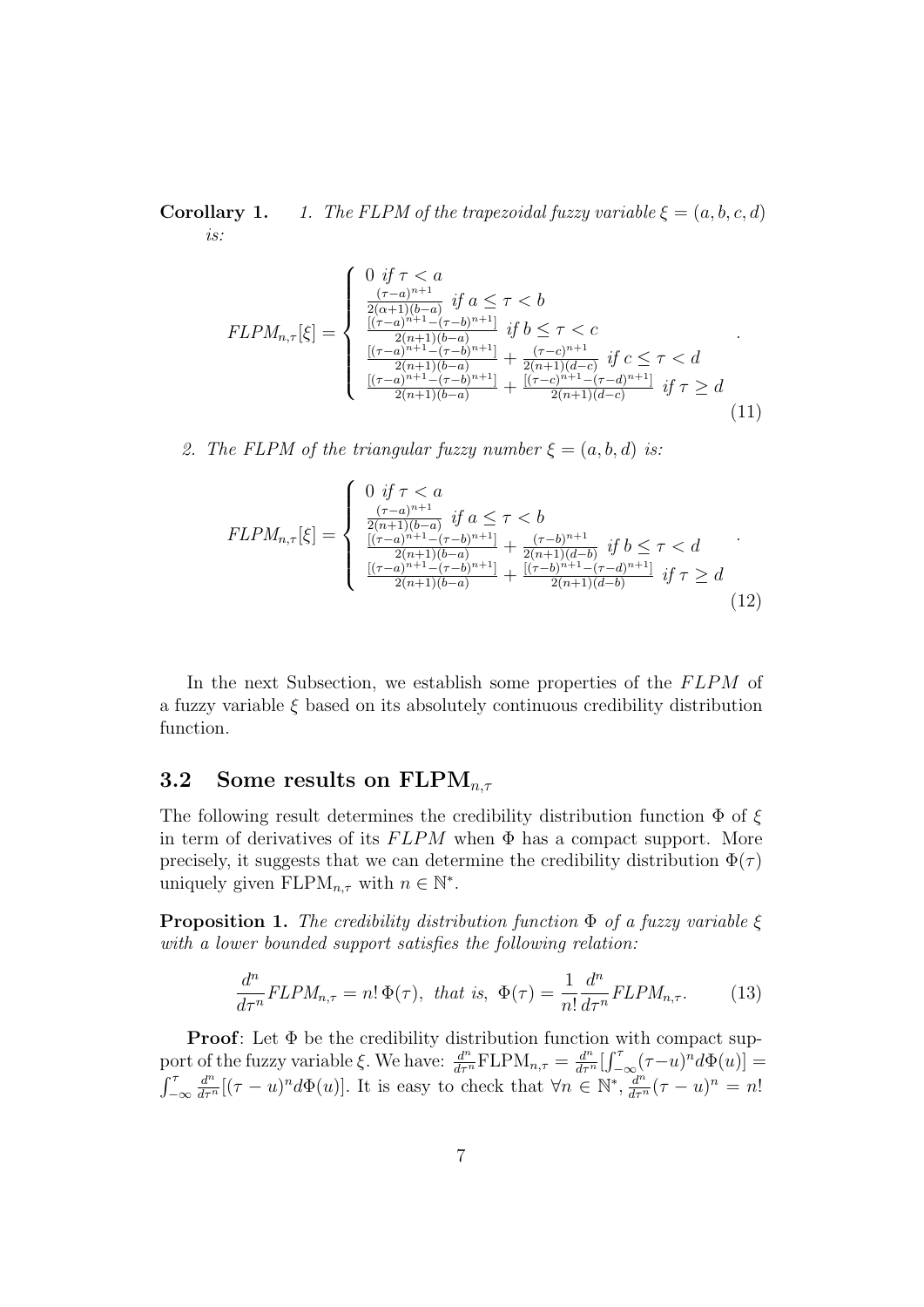and finally, we have:

$$
\frac{d^n}{d\tau^n} \text{FLPM}_{n,\tau} = \int_{-\infty}^{\tau} n! d\Phi(u) = n! \int_{-\infty}^{\tau} d\Phi(u) = n! [\Phi(\tau) - \lim_{u \to -\infty} \Phi(u)]
$$

$$
= n! [\Phi(\tau) - 0] = n! \Phi(\tau).
$$

Hence the result.  $\square$ 

The following result determines necessary and sufficient conditions on a FLPM under which the density function  $\phi$  of  $\xi$ , satisfying a particular inequality, belongs to exponential family.

**Proposition 2.** Let  $\phi_{\gamma}$  be the credibility density function of a nonnegative fuzzy variable  $\xi$  satisfying the following condition:

$$
\frac{d}{d\gamma}\phi_{\gamma}(u) \ge \phi_{\gamma}(u)(u + D'(\gamma)), \forall u \in (0, \infty)
$$
\n(14)

where  $D'(\gamma)$  is the derivative of  $D(\cdot)$  with respect to  $\gamma$ .  $\phi_{\gamma}$  belongs to exponential family, that means,

$$
\phi_{\gamma}(u) = e^{\gamma u + K(u) + D(\gamma)}, \qquad u \in (0, \infty), \quad \gamma > 0,
$$
 (15)

where  $K(\cdot)$  is an arbitrary function, if and only if, its  $FLPM_{\alpha,\tau}$  satisfy the following recurrence relationship:

$$
FLPM_{n+1,\tau} = (\tau + D'(\gamma))FLPM_{n,\tau} - \frac{d}{d\gamma}FLPM_{n,\tau}.
$$
 (16)

**Proof:** ( $\Rightarrow$ ) Assume that the credibility density function  $\phi_{\gamma}$  is defined by:  $\phi_{\gamma}(u) = e^{\gamma u + K(u) + D(\gamma)}$  where  $u \in (0,\infty), \quad \gamma > 0, K$  and D two arbitrary functions.

By computing the derivative of  $\phi_{\gamma}$  given by relation (15) with respect to  $\gamma$ , one can easily check that  $\phi_{\gamma}$  satisfies relation (14).

Let us prove that  $FLPM_{n+1,\tau} = (\tau + D'(\gamma))FLPM_{n,\tau} - \frac{d}{d\gamma} FLPM_{n,\tau}$ .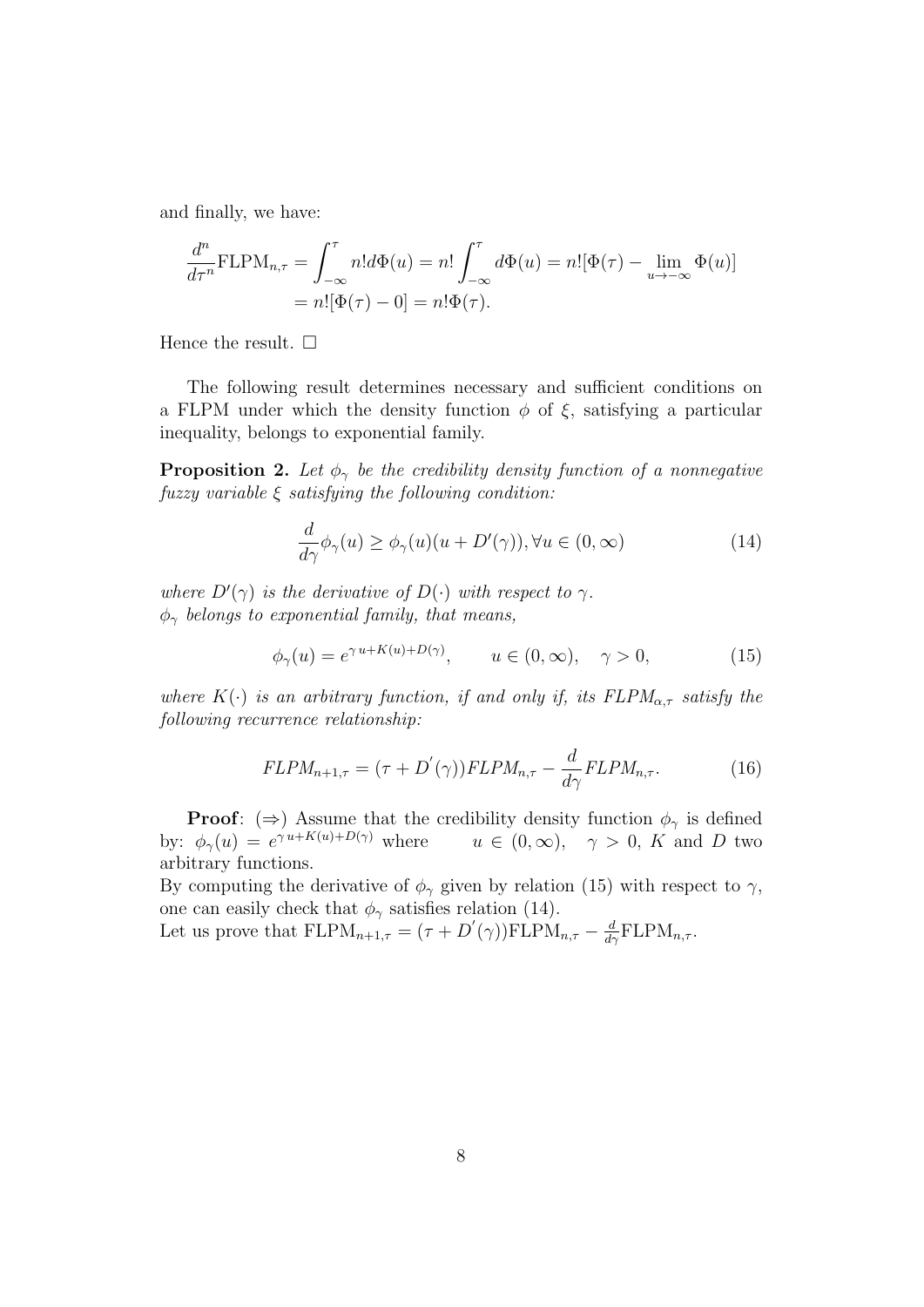We have:

$$
\frac{d}{d\gamma} \text{FLPM}_{n,\tau} = \frac{d}{d\gamma} \left[ \int_0^{\tau} (\tau - u)^{\alpha} e^{\gamma u + K(u) + D(\gamma)} du \right]
$$
\n
$$
= \int_0^{\tau} (\tau - u)^n \frac{d}{d\gamma} e^{\gamma u + K(u) + D(\gamma)} du
$$
\n
$$
= \int_0^{\tau} (\tau - u)^n (u + D'(\gamma)) e^{\gamma u + K(u) + D(\alpha)} du
$$
\n
$$
= \int_0^{\tau} u(\tau - u)^n e^{\gamma u + K(u) + D(\gamma)} du + \int_0^{\tau} D'(\gamma) (\tau - u)^n e^{\gamma u + K(u) + D(\gamma)} du
$$
\n
$$
= \int_0^{\tau} (u - \tau + \tau) (\tau - u)^n e^{\gamma u + K(u) + D(\gamma)} du + D'(\gamma) \text{FLPM}_{n,\tau}
$$
\n
$$
= - \int_0^{\tau} (\tau - u)^{n+1} e^{\gamma u + K(u) + D(\gamma)} du + \tau \int_0^{\tau} (\tau - u)^n e^{\gamma u + K(u) + D(\gamma)} du + D'(\gamma) \text{FLPM}_{n,\tau}
$$
\n
$$
= - \text{FLPM}_{n+1,\tau} + (\tau + D'(\gamma)) \text{FLPM}_{n,\tau}.
$$

Hence the result.

 $(\Leftarrow)$  Now we prove the sufficient condition. By means of relation (??), relation (16) can be expressed as follows:  $\int_0^{\tau} (\tau-u)^{\alpha+1} \phi_{\gamma}(u) du = (\tau+D'(\gamma)) \int_0^{\tau} (\tau-u)^n \phi_{\gamma}(u) du - \frac{d}{d\gamma}$  $\frac{d}{d\gamma} \int_0^{\tau} (\tau - u)^{\alpha + 1} \phi_{\gamma}(u) du$ which implies that:

$$
\int_0^\tau \left[ (\tau - u)^n \phi(u)(-u - D'(\gamma)) + \frac{d}{d\gamma} ((\tau - u)^n \phi_\gamma(u)) \right] du = 0 \qquad (17)
$$

By using the fact that  $\phi_{\gamma}$  satisfies relation (14), relation (17) traduces the nullity of the integration of a positive function. Thus, we obtain:

$$
\frac{d}{d\gamma}((\tau - u)^n \phi_\gamma(u)) = (\tau - u)^n \phi_\gamma(u)(u + D'(\gamma))\tag{18}
$$

Finally, by integrating each side of relation (18) with respect to  $\gamma$ , we obtain:  $(\tau - u)^n \phi_\gamma(u) = k e^{\gamma u + D(\gamma)}, k > 0$ , which leads to:  $\phi_{\gamma}(u) = e^{\gamma u + D(\gamma) + K(u)}$  with  $K(u) = \ln(\frac{k}{((\tau - u)^n)})$ ,  $u \in ]0; \tau[$ . It suffices to consider the function  $\phi_{\gamma}$  defined as:  $\phi_{\gamma}(u) = e^{\gamma u + D(\gamma) + K(u)}$  with  $K(u) = \ln \left| \left( \frac{k}{(1 - \gamma)} \right) \right|$  $\frac{k}{((\tau-u)^n)}$ ,  $u \in (0,+\infty) \setminus {\tau}$  and  $K(\tau) = 0. \ \Box$ 

We end this Subsection with the following useful result establishing necessary and sufficient condition under which the FLPM of  $\xi$  is null. In addition,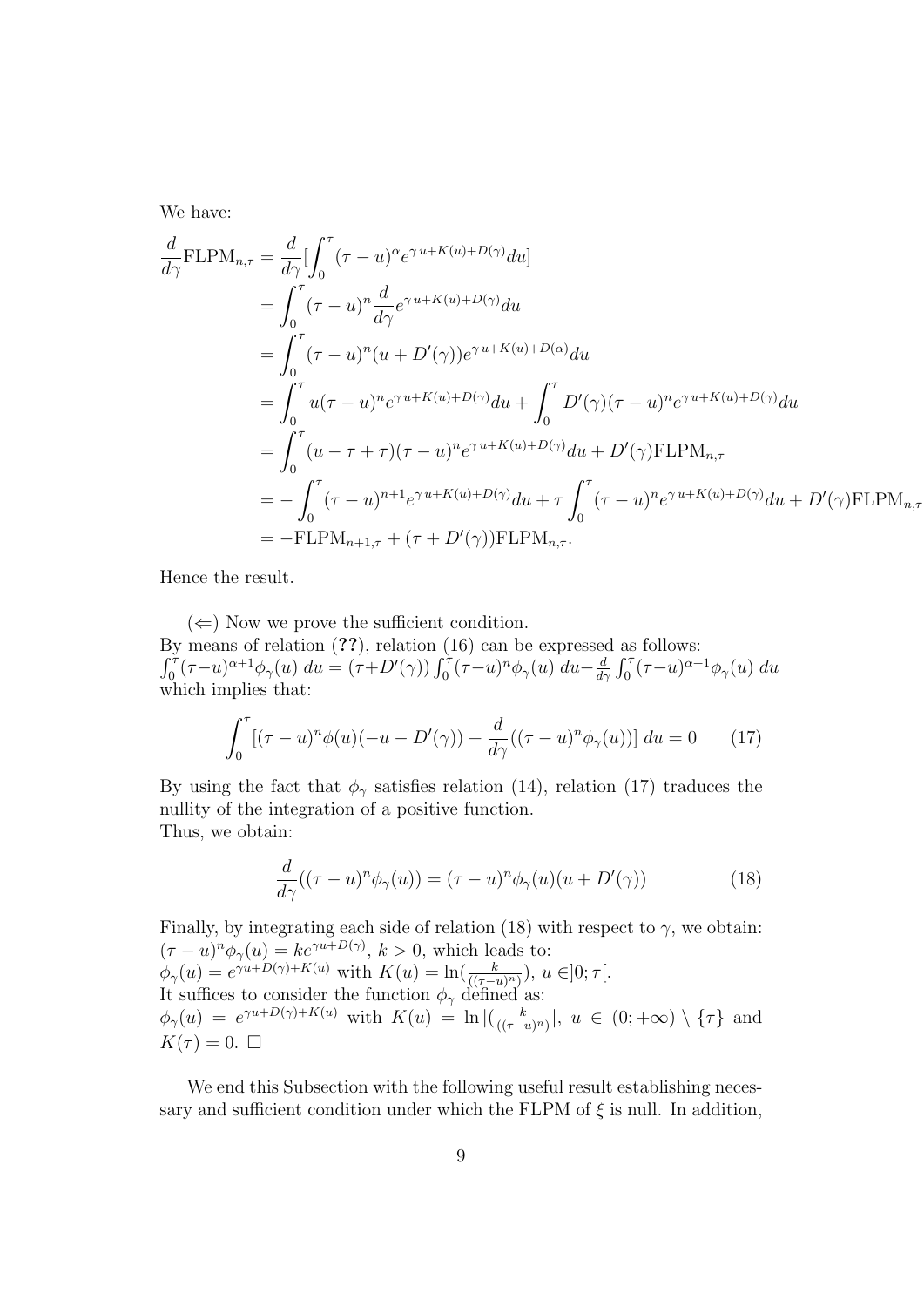it gives expression of the expected loss of  $\xi$  (its FLPM for  $n = 1$ ) by means of the distribution function of  $\xi$ .

**Proposition 3.** Let  $\xi$  be a fuzzy variable,  $\Phi$  its credibility distribution function,  $n \in \mathbb{N}^*$  and  $\tau \in \mathbb{R}$ .

1.

$$
FLPM_{n,\tau}[\xi] = 0 \Leftrightarrow \Phi(\tau^-) = 0. \tag{19}
$$

2.

If 
$$
n = 1
$$
, then  $\Phi(\tau) = FLPM_{n,\tau}[\xi]$ . (20)

**Proof:** 1)  $(\Rightarrow)$  Assume that FLPM<sub>n, $\tau$ </sub>[ $\xi$ ] = 0, then (8) implies  $\forall r \in$  $\mathbb{R}, r < \tau \implies \Phi(r) = 0$ , that means,  $\Phi(\tau^{-}) = \sup{\Phi(r), r < \tau} = 0$ .  $(\Leftarrow)$  If  $\Phi(\tau^{-}) = 0$ , then the inequality  $\Phi(r) \geq 0$  implies  $\forall r \in \mathbb{R}, r <$  $\tau \implies \Phi(r) = 0$ . According to the relation (8), the previous implication  $FLPM_{n,\tau}[\xi] = 0.$ 

2) Assume that  $n = 1$ . According to the relation (8), we have:  $FLPM_{n,\tau}[\xi] = n \int_{-\infty}^{\tau} \phi(u) du =$  $n\Phi(\tau) = \Phi(\tau)$ .

In the following Subsection, we introduce and study Mean Risk dominance of fuzzy variables and the consistency of mean-risk models.

#### 3.3 Mean-risk dominance based on  $\text{FLPM}_{n,\tau}$

#### 3.3.1 Definition and properties

We now define the fuzzy mean-risk dominance relation based on FLPM.

Definition 2. Let  $n \in \mathbb{N}^*$  and  $\tau \in \mathbb{R}$ .

The fuzzy mean-risk dominance is the binary relation on the set of fuzzy variables denoted by  $\succeq_{n,\tau}$  and defined as follows: For two  $\xi_1$  and  $\xi_2$  be two fuzzy variables,

$$
\xi_1 \succeq_{n,\tau} \xi_2 \quad \text{if} \quad \begin{cases} E[\xi_1] \ge E[\xi_2] \\ FLPM_{n,\tau}[\xi_1] \le FLPM_{n,\tau}[\xi_2] \end{cases} \tag{21}
$$

The strict dominance denoted by  $\succ_{n,\tau}$  is defined with at least one strict inequality in (21).

The following result characterizes the new dominance relation  $\succeq_{n,\tau}$  in the three following cases: (1) the two fuzzy variables have disjoint supports and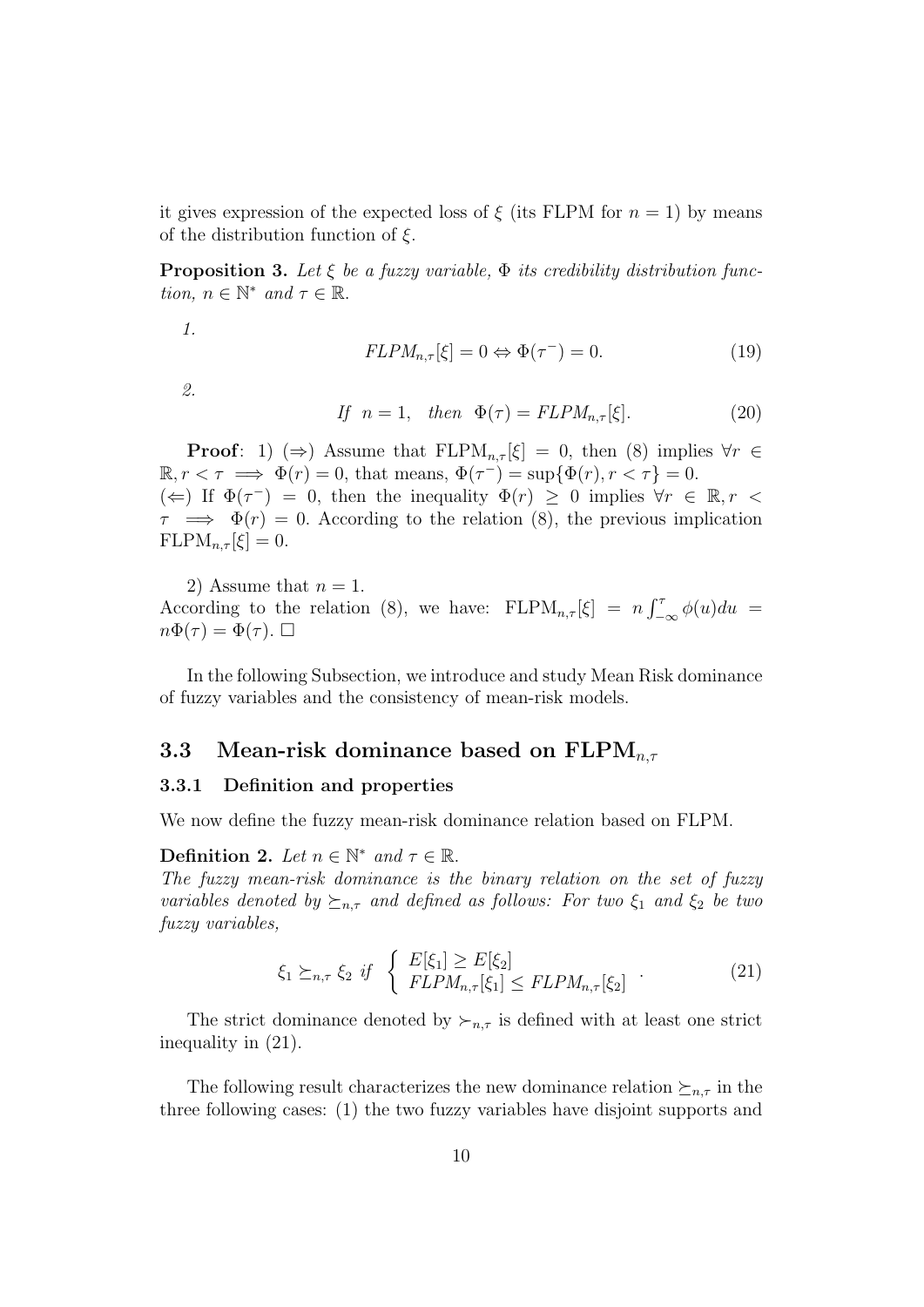$\tau$  is less than the minimum of the lower bounds of the two supports, (2) the two fuzzy variables are symmetric and  $\tau$  is between the lower bounds of the two supports and (3) one of the two fuzzy variables is a crisp number and the other one is a fuzzy variable with  $\tau$  as its upper bound.

Notice that the three results of this theorem can be interpreted as follows:

- 1. The first case means that, in absence of risk, the "best" fuzzy variable is the one with greater expected return.
- 2. According to the second case, when two distributions have equal means, it is more suitable to choose the less risky one.
- 3. The third case reveals that: if two distributions have the same expected return value which is below to the target, in the most case , the "best" distribution is the one which make "certain" to get this value.

We now state our result.

 $\mathcal{L}$ 

 $\Phi_2(\tau^-) > 0$ 

**Theorem 1.** Let  $\xi_1$  and  $\xi_2$  be two fuzzy variables with distribution functions  $\Phi_1$  and  $\Phi_2$ . Assume that (21) holds. Then:

\n- 1. If 
$$
\Phi_1(\tau^-) = \Phi_2(\tau^-) = 0
$$
, then  $\xi_1 \succ_{n,\tau} \xi_2$  if and only if  $E[\xi_1] > E[\xi_2]$ .
\n- 2. If  $\begin{cases} E[\xi_1] = E[\xi_2] \\ \Phi_1(\tau^-) = 0 \\ \Phi_2(\tau^-) = 0 \end{cases}$ , then  $\xi_1 \succ_{n,\tau} \xi_2$ .
\n

3. If  $E[\xi_1] = E[\xi_2] = \tau - r$  (with  $r > 0$ ),  $\Phi_1$  is a degenerate distribution that assigns credibility 1 to  $\tau - r$  with  $r > 0$ , and  $\Phi_2$  is a non-degenerate distribution with  $\Phi_2(\tau) = 1$ , then:

$$
\xi_1 \succ_{n,\tau} \xi_2
$$
 if and only if  $n > 1$ .

To establish this proof, we recall the Jensens' Inequality for fuzzy variable introduced earlier by Liu [14] (Theorem 1.59, page 68): "Let  $\xi$  be a fuzzy variable and  $f : \mathbb{R} \to \mathbb{R}$  a strictly convex function. If  $E[\xi]$  and  $E[f(\xi)]$  are finite, then  $f(E[\xi]) < E[f(\xi)]$ ."

We now establish the proof of the Theorem. **Proof**: 1) Let us assume that  $\Phi_1(\tau^-) = \Phi_2(\tau^-) = 0$ . By relation (19), we have  $FLPM_{n,\tau}[\xi_1] = FLPM_{n,\tau}[\xi_2] = 0.$  $(\Rightarrow)$  Assume on the contrary that  $\xi_1 \succ_{\alpha,\tau} \xi_2$  and  $E[\xi_1] \leq E[\xi_2]$ . This inequality and the equality imply that there is not any strict inequality between the means or the fuzzy lower partial moments of the fuzzy variables  $\xi_1$  and  $\xi_2$ .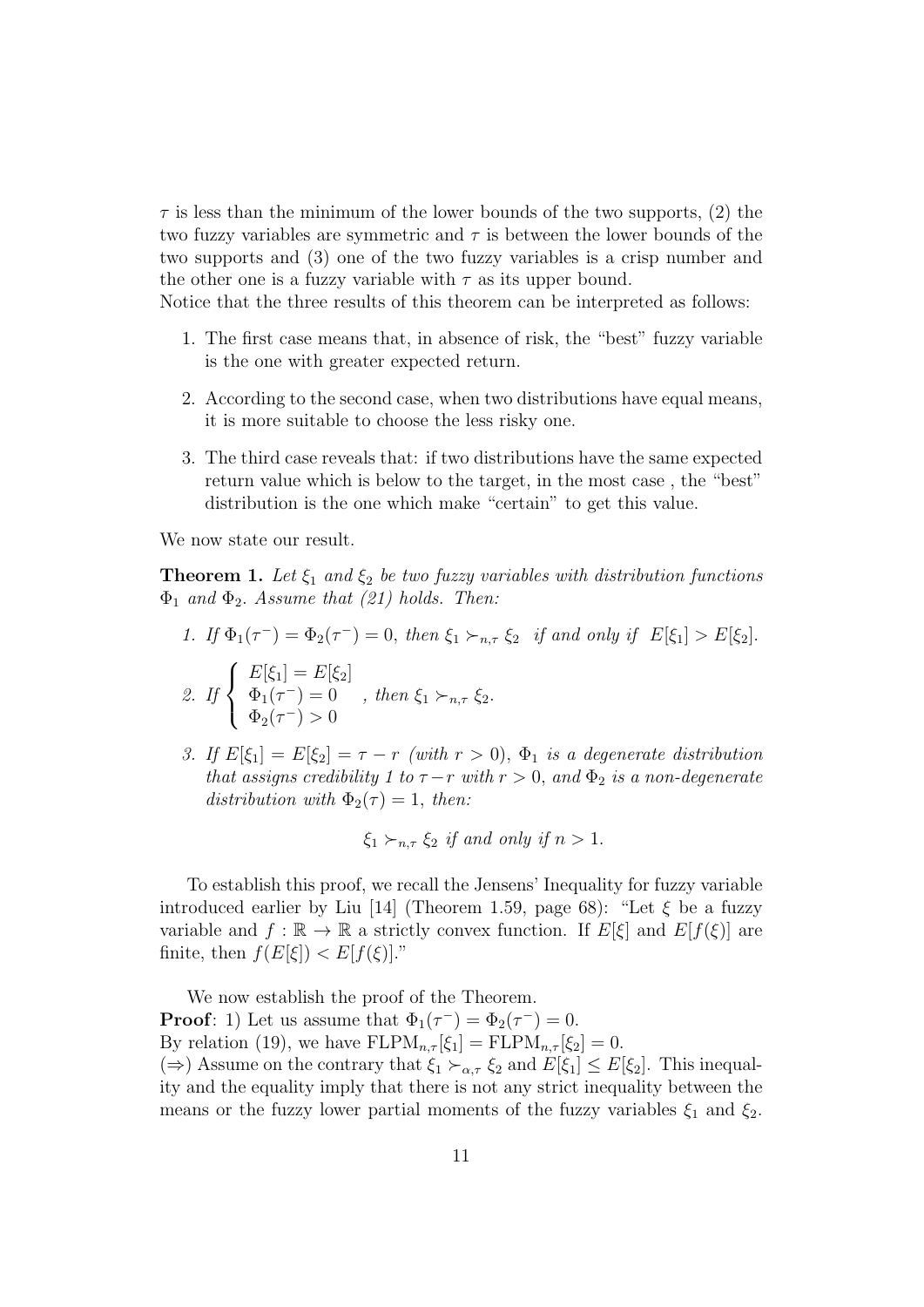This contradicts  $\xi_1 \succeq_{n,\tau} \xi_2$ . Therefore, we have:  $E[\xi_1] > E[\xi_2]$ .

( $\Leftarrow$ ) Assume that  $E[\xi_1] > E[\xi_2]$ . Thus, the equality  $FLPM_{n,\tau}[\xi_1] = FLPM_{n,\tau}[\xi_2] =$ 0 and the definition of  $\succ_{n,\tau}$  imply  $\xi_1 \succ_{n,\tau} \xi_2$ .

2) Assume that  $E[\xi_1] = E[\xi_2], \Phi_1(\tau^-) = 0, \Phi_2(\tau^-) > 0.$ 

That means  $FLPM_{n,\tau}[\xi_1] = 0$  and  $FLPM_{n,\tau}[\xi_2] > 0$ , according to relation (19).

3) Let us assume that  $\Phi_1$  is a degenerate distribution that assigns credibility 1 to  $\tau - r$  with  $r > 0$ , and  $\Phi_2$  is a non-degenerate distribution that has  $\Phi_2(\tau) = 1$  and  $E[\xi_1] = E[\xi_2] = \tau - r$ .

Let us set  $f(y) = (\tau - y)^n$  for  $y \leq \tau$ , and  $r > 0$ .

According to the fact that  $\Phi_1$  is a degenerate distribution function that assigns credibility 1 to  $\tau-r$ , we have  $\int_{-\infty}^{\tau} (\tau-y)^n d\Phi_1(y) = r^n$  and  $f(E[\xi_1]) = r^n$ . f is strictly convex as  $n > 1$ . By the Inequality of Jensens and the fact that  $E[\xi_1] = E[\xi_2],$  we have:  $E[f(\xi_2)] = \int_{-\infty}^{\tau} (\tau - y)^n d\Phi_2(y) > f(E[\xi_1]) = r^n$ . Finally, we have  $\int_{-\infty}^{\tau} (\tau - y)^n d\Phi_2(y) > \int_{-\infty}^{\tau} (\tau - y)^n d\Phi_1(y)$ . Thus  $\xi_1 \succ_{n,\tau} \xi_2$ . We can prove the converse case in the same way.  $\square$ 

The following example compares two trapezoidal fuzzy variables by means of the mean-risk dominance for the target value  $\tau = \frac{1}{2}$  $\frac{1}{2}$  and the order  $n = 2$ .

**Example 1.** Let  $\xi_1 = (-1, -\frac{1}{2})$  $\frac{1}{2}$ ,  $\frac{3}{2}$  $(\frac{3}{2}, 2)$  and  $\xi_2 = (-2, 0, 1, 3)$  be two trapezoidal fuzzy variables. We have  $E[\xi_1] = E[\xi_2] = \frac{1}{2}$ . By taking  $\tau = \frac{1}{2}$  $\frac{1}{2}$  and  $n = 2$ . We have:

 $FLPM_{n,\tau}[\xi_1] = \frac{19}{24} \leq FLPM_{n,\tau}[\xi_2] = \frac{31}{24}$ . It follows that  $\xi_1 \succeq_{2,\frac{1}{2}} \xi_2$ .

Let us justify that  $\succeq_{n,\tau}$  is not a complete relation on the set of fuzzy variables.

**Remark 2.** Let  $\xi_1 = (1, 4, 5)$  and  $\xi_2 = (2, 3, 4)$  be two fuzzy variables,  $n = 2$  and  $\tau = 4$ . We have  $E[\xi_1] = \frac{7}{2}$ ,  $E[\xi_2] = 3$ ,  $FLPM_{2,4}[\xi_1] = \frac{3}{2}$  and  $FLPM_{2,4}[\xi_2] = \frac{4}{3}$ . Thus,  $E[\xi_1] > E[\xi_2]$  and  $FLPM_{2,4}[\xi_1] > FLPM_{2,4}[\xi_2]$ . Hence  $\xi_1 \nleq_{2,4} \xi_2$  and  $\xi_2 \nleq_{2,4} \xi_1$ . Thereby,  $\succeq_{n,\tau}$  is not a complete relation.

Let us end this Subsection by establishing some properties satisfied by the mean-risk dominance relation on the set of fuzzy variables. More precisely, the two first properties justify that  $\succeq_{n,\tau}$  is a pre-order on the set of fuzzy variables. The third property establishes indifference part of  $\succeq_{n,\tau}$  and the fourth property establishes sufficient condition on supports of two trapezoidal fuzzy variables in order to compare them.

**Proposition 4.** Let  $n \in \mathbb{N}^*$  and  $\tau \in \mathbb{R}$ ,  $\xi, \eta, \zeta$  three given fuzzy variables. The fuzzy mean-risk dominance  $\succeq_{n,\tau}$  satisfies the following properties: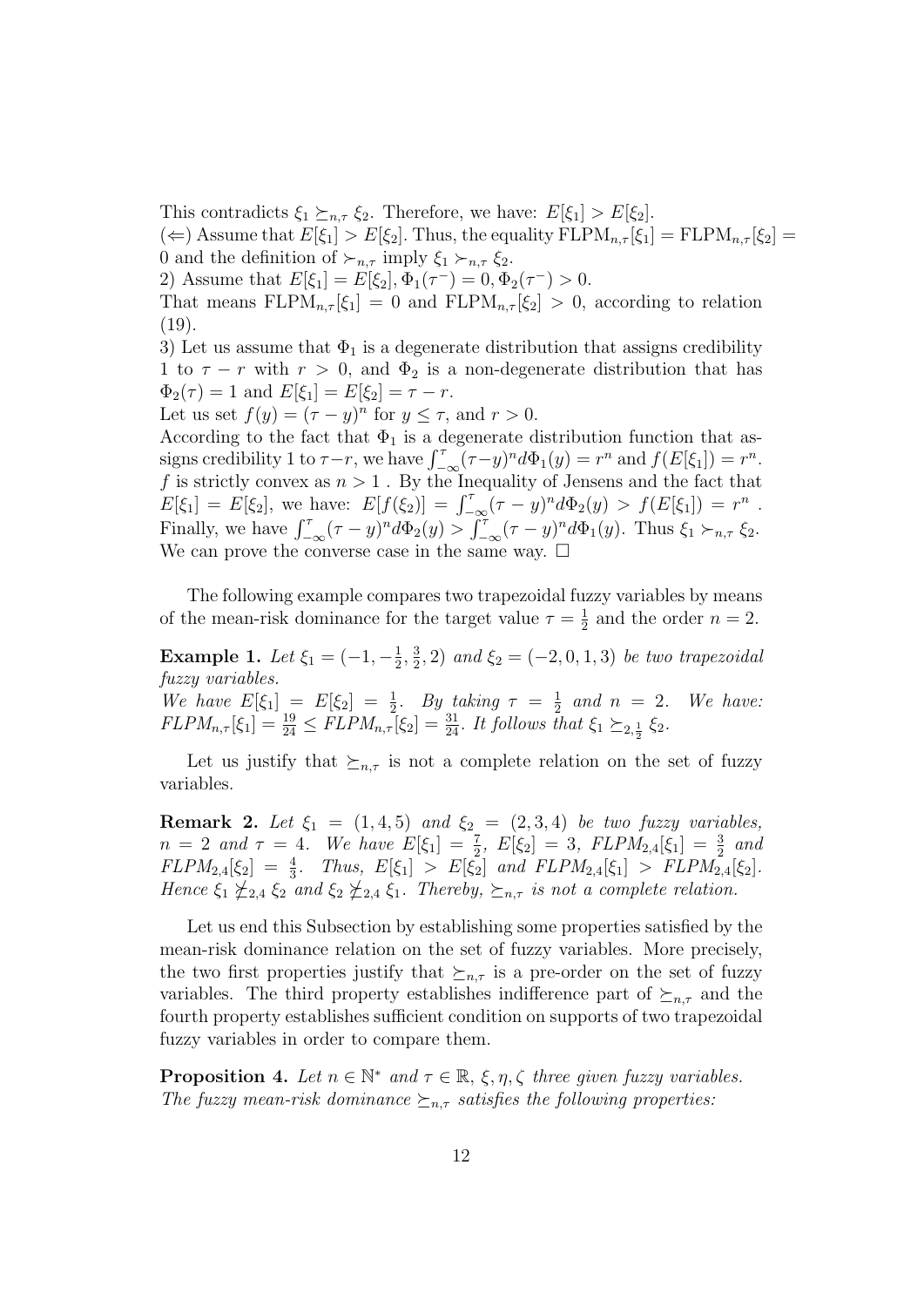- 1.  $\xi \succ_{n \tau} \xi$ .
- 2. ξ  $\succ_{n,\tau} \eta$  and  $\eta \succ_{n,\tau} \zeta \Rightarrow \xi \succ_{n,\tau} \zeta$ .
- 3. If  $\xi \succ_{n,\tau} \eta$  and  $\eta \succ_{n,\tau} \xi$ , then  $\xi \sim_{n,\tau} \eta$ .
- 4. If  $\xi$  and  $\eta$  are trapezoidal fuzzy variables, then inf supp( $\xi$ )  $>$  sup supp( $\eta$ )  $\Rightarrow \xi \succ_{n \tau} \eta.$

**Proof:** Let  $n \in \mathbb{N}^*$  and  $\tau \in \mathbb{R}$ ,  $\xi, \eta, \zeta$  three given fuzzy variables. 1) We have:  $\left\{\begin{array}{c} E[\xi] \geq E[\xi] \ E[\text{DM} - \text{G}]\end{array}\right.$  $E[\mathcal{S}] \leq E[\mathcal{S}] \leq \text{FLPM}_{n,\tau}[\xi]$ . Thus,  $\xi \succeq_{n,\tau} \xi$ . 2) Let us assume that  $\xi \succeq_{n,\tau} \eta$  and  $\eta \succeq_{n,\tau} \zeta$ . We have:  $\left\{ \begin{array}{l} E[\xi] \geq E[\eta] \ E[\text{DM} - [\epsilon]] \end{array} \right.$  $FLPM_{n,\tau}[\xi] \leq FLPM_{n,\tau}[\eta]$ and  $\left\{ \begin{array}{c} E[\eta] \geq E[\zeta] \ E[\text{DM} - [\eta]] \end{array} \right.$  $E[Y] \leq E[\varsigma]$ <br>FLP $M_{n,\tau}[\eta] \leq FLPM_{n,\tau}[\zeta]$ ; by the transitivity of inequalities, that leads to  $\begin{cases} E[\xi] \ge E[\zeta] \end{cases}$  $FLPM_{n,\tau}[\xi] \leq FLPM_{n,\tau}[\zeta]$ . Hence,  $\xi \succeq_{n,\tau} \zeta$ . 3) Let us assume that  $\xi \succeq_{n,\tau} \eta$  and  $\eta \succeq_{n,\tau} \xi$ . We have:  $\left\{ \begin{array}{c} E[\xi] \geq E[\eta] \ E[\text{ DM}] \leq \epsilon \end{array} \right.$  $FLPM_{n,\tau}[\xi] \leq FLPM_{n,\tau}[\eta]$ and  $\left\{ \begin{array}{c} E[\eta] \geq E[\xi] \end{array} \right.$  $FL[M_{n,\tau}[\eta] \leq FLPM_{n,\tau}[\xi]$ , that leads to  $\begin{cases} E[\xi] = E[\eta] \ E[\text{DM}[\xi]] \end{cases}$  $E[\mathcal{S}] = E[\eta]$ <br>FLPM<sub>n,τ</sub> $[\xi] =$ FLPM<sub>n,τ</sub>[ $\eta$ ] · Therefore,  $\xi \sim_{n,\tau} \eta$ . 4) Let us assume that  $\xi = (a, b, c, d), \eta = (a', b', c', d')$  and inf supp( $\xi$ ) >  $\overline{1}$ sup  $supp(\eta)$ , that is,  $a > d'$ . Necessarily, we have:  $a > a'$ ,  $b > b'$ ,  $c > c'$  and  $d > d'$ . By the fact that,  $E[\xi] = \frac{a+b+c+d}{4}$  and  $E[\eta] = \frac{a'+b'+c'+d'}{4}$  $\frac{+c'+d'}{4}$ , we have  $E[\xi] \geq E[\theta].$ On the other hand, we have:  $FLPM_{n,\tau}[\xi] = \int_{-\infty}^{\tau} (\tau - u)^{n-1} \Phi_1(u) du$  and FLP $M_{\alpha,\tau}[\eta] = \int_{-\infty}^{\tau} (\tau - u)^{n-1} \Phi_2(u) du$ . By the fact that  $a > a'$ ,  $b > b'$ ,  $c > c'$  and  $d > d'$ , we have  $\Phi_1(r) \leq \Phi_2(r)$ ,  $\forall r \in \mathbb{R}$ , according to Tassak et al. [25]. That leads to  $FLPM_{n,\tau}[\xi] \le FLPM_{n,\tau}[\eta]$ . As  $E[\xi] \ge E[\eta]$  and  $FLPM_{n,\tau}[\xi] \leq FLPM_{n,\tau}[\eta]$ , we conclude that  $\xi \succeq_{n,\tau} \eta$ .  $\square$ 

The mean risk-dominance can generate a mean-risk model of the form

$$
\text{maximize } E[\xi] - \lambda \text{FLPM}_{n,\tau}[\xi] \tag{22}
$$

in the sense of a trade-off analysis where  $\lambda > 0$ , is a trade-off coefficient. Following the work of Ogryczak and Ruszczynski [17], in the following paragraph, we introduce the two notions of consistency and  $\lambda$ -consistency of a mean-risk model with the first or the second order dominance of fuzzy variables, introduced and studied by Tassak et al.[25], defined by: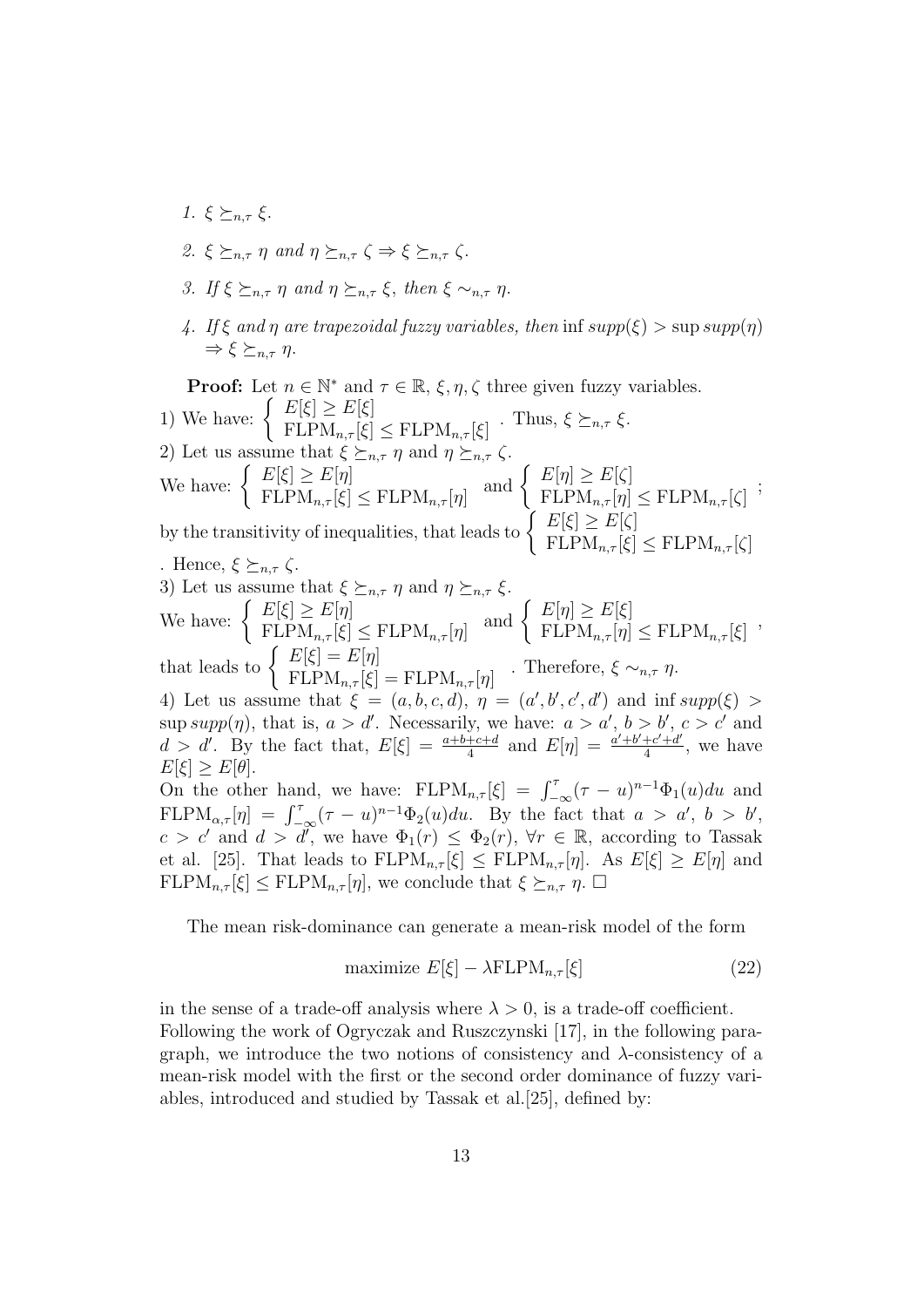- $\xi_1 \succ_1 \xi_2$  if  $\forall r \in \mathbb{R}, \Phi_1(r) \leq \Phi_2(r)$ .
- $\xi_1 \succeq_2 \xi_2$  if  $\forall t \in \mathbb{R}, \int_{-\infty}^t [\Phi_2(r) \Phi_1(r)] dr \ge 0.$

We then establish some results on these two notions.

#### 3.3.2 Consistency of mean-risk models with respect to first and second order dominances

Let us define those notions.

**Definition 3.** Let  $k, n \in \{1, 2\}, \lambda \in \mathbb{R}^*, \tau \in \mathbb{R}, \xi_1$  and  $\xi_2$  be two fuzzy variables.

1. A mean-risk model is said to be consistent with a relation dominance of order k if:

$$
\xi_1 \succeq_k \xi_2 \Rightarrow \xi_1 \succeq_{n,\tau} \xi_2.
$$

2. A mean-risk model is said to be  $\lambda$ -consistent with a relation dominance of order k if:

$$
\xi_1 \succeq_k \xi_2 \Rightarrow \begin{cases} E[\xi_1] \ge E[\xi_2] \\ E[\xi_1] - \lambda FLPM_{n,\tau}[\xi_1] \ge E[\xi_2] - \lambda FLPM_{n,\tau}[\xi_2] \end{cases}
$$

The following result establishes consistency of the mean-risk model with each order dominance.

**Proposition 5.** 1. A mean-risk model is consistent with the first order dominance.

2. A mean-risk model is consistent with the second order dominance if the downside risk is the expected loss.

**Proof**: Let  $k \in \{1, 2\}$ ,  $n \in \mathbb{N}^*$ ,  $\tau \in \mathbb{R}$ ,  $\xi_1$  and  $\xi_2$  be two fuzzy variables with credibility distributions  $\Phi_1$  and  $\Phi_2$  such that  $\xi_1 \succeq_k \xi_2$ . Let us prove that  $\xi_1 \succeq_{n,\tau} \xi_2$ .

1) For  $k = 1$ . a) Assume that  $\xi_1 \succeq_1 \xi_2$  and we prove that  $\xi_1 \succeq_{\alpha,\tau} \xi_2$ .  $\xi_1 \succeq_1 \xi_2 \Rightarrow \forall r \in \mathbb{R}, \Phi_1(r) \leq \Phi_2(r)$ , that is,

$$
\forall r \in \mathbb{R}, Cr\{\xi_1 \le r\} \le Cr\{\xi_2 \le r\}
$$
\n(23)

and

$$
\forall r \in \mathbb{R}, Cr\{\xi_1 \ge r\} \ge Cr\{\xi_2 \ge r\}
$$
\n(24)

According to the definition of  $\succeq_1$ .

On the other hand, we have:  $E[\xi_i] = \int_0^{+\infty} Cr\{\xi_i \geq r\} dr - \int_{-\infty}^0 Cr\{\xi_i \leq r\} dr$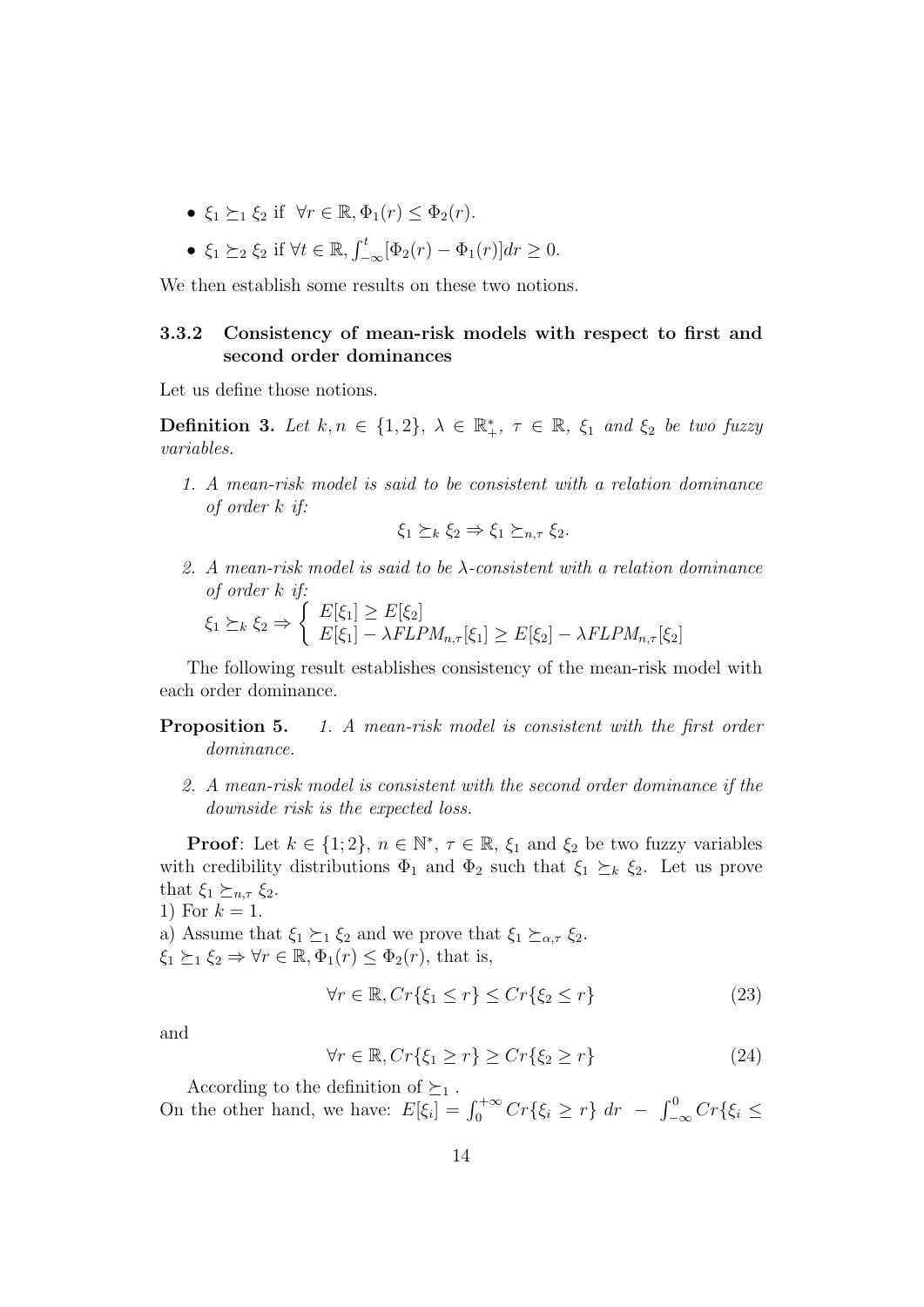$r$ } dr ∀i ∈ {1; 2}

According to (23) and (24), we conclude that  $E[\xi_1] \ge E[\xi_2]$ . In the same manner, we have:  $FLPM_{n,\tau}[\xi_i] = \alpha \int_{-\infty}^{\tau} (\tau - x)^{n-1} Cr\{\xi_i \leq x\} dx$  $\forall i \in \{1;2\}$ These last relations lead to  $FLPM_{n,\tau}[\xi_1] < FLPM_{n,\tau}[\xi_2]$ . Finally, we obtain

 $\xi_1 \succeq_{n,\tau} \xi_2$ .

b) Since  $\forall r \in \mathbb{R}, \Phi_1(r) \leq \Phi_2(r)$  then  $\forall t \in \mathbb{R}, \int_{-\infty}^t [\Phi_2(r) - \Phi_1(r)] dr \geq 0$ . We easily obtain the proof.

2) For  $k = 2$ .

Let us assume that  $\xi_1 \succeq_2 \xi_2$ . The following equality

 $E[\xi_i] = \int_0^{+\infty} (1 - \Phi_i(r)) dr - \int_{-\infty}^0 \Phi_i(r) dr, \, \forall i \in \{1, 2\}, \text{ leads to:}$ 

 $E[\xi_1] - E[\xi_2] = \int_{-\infty}^{+\infty} [\Phi_2(r) - \Phi_1(r)] dr$ . By using the characterization of  $\succeq_2$ and by the fact that  $\xi_1 \geq_2 \xi_2$ , we obtain  $\int_{-\infty}^{+\infty} [\Phi_2(r) - \Phi_1(r)] dr \geq 0$ , that means  $E[\xi_1] \geq E[\xi_2]$ .

On the other hand, by using relation (8), we get:

 $FLPM_{1,\tau}[\xi_1] - FLPM_{1,\tau}[\xi_2] = \int_{-\infty}^{\tau} (\tau - u)^{1} (\Phi_1 - \Phi_2)(u)$ . By using the definition of  $\succeq_2$  and by the fact that  $\xi_1 \succeq_2 \xi_2$ , we obtain  $\int_{-\infty}^{\tau} (\Phi_2 - \Phi_1)(u) \ du \ge 0$ , that is,  $FLPM_{1,\tau}[\xi_1] \leq FLPM_{1,\tau}[\xi_2]$ .

Finally, by the fact that  $E[\xi_1] \geq E[\xi_2]$  and  $FLPM_{1,\tau}[\xi_1] \leq FLPM_{1,\tau}[\xi_2]$ , we conclude that  $\xi_1 \succeq_{1,\tau} \xi_2$ .  $\Box$  The following result establishes the 1-consistency of the mean-risk model with each order dominance.

Corollary 2. 1. A mean-risk model is 1-consistent with the first order dominance.

2. A mean-risk model is 1-consistent with the second order dominance if the downside risk is the expected loss.

**Proof:** The proof is easily deduced from Proposition 5 by taking  $\lambda = 1$ .  $\Box$ 

As a consequence of the previous results, the next result determines optimal solutions of mean-risk models as non dominated elements of order dominances. In this view, the determination of such optimal solutions becomes simple since Tassak et al.[25] characterized such non dominated fuzzy variables.

**Proposition 6.** 1. Optimal solutions of model (22) are non dominated fuzzy variables with respect to first order dominance  $\succeq_1$ .

2. Optimal solutions of model (22) are non dominated fuzzy variables with respect to second order dominance  $\succeq_2$  if the downside risk is the expected loss.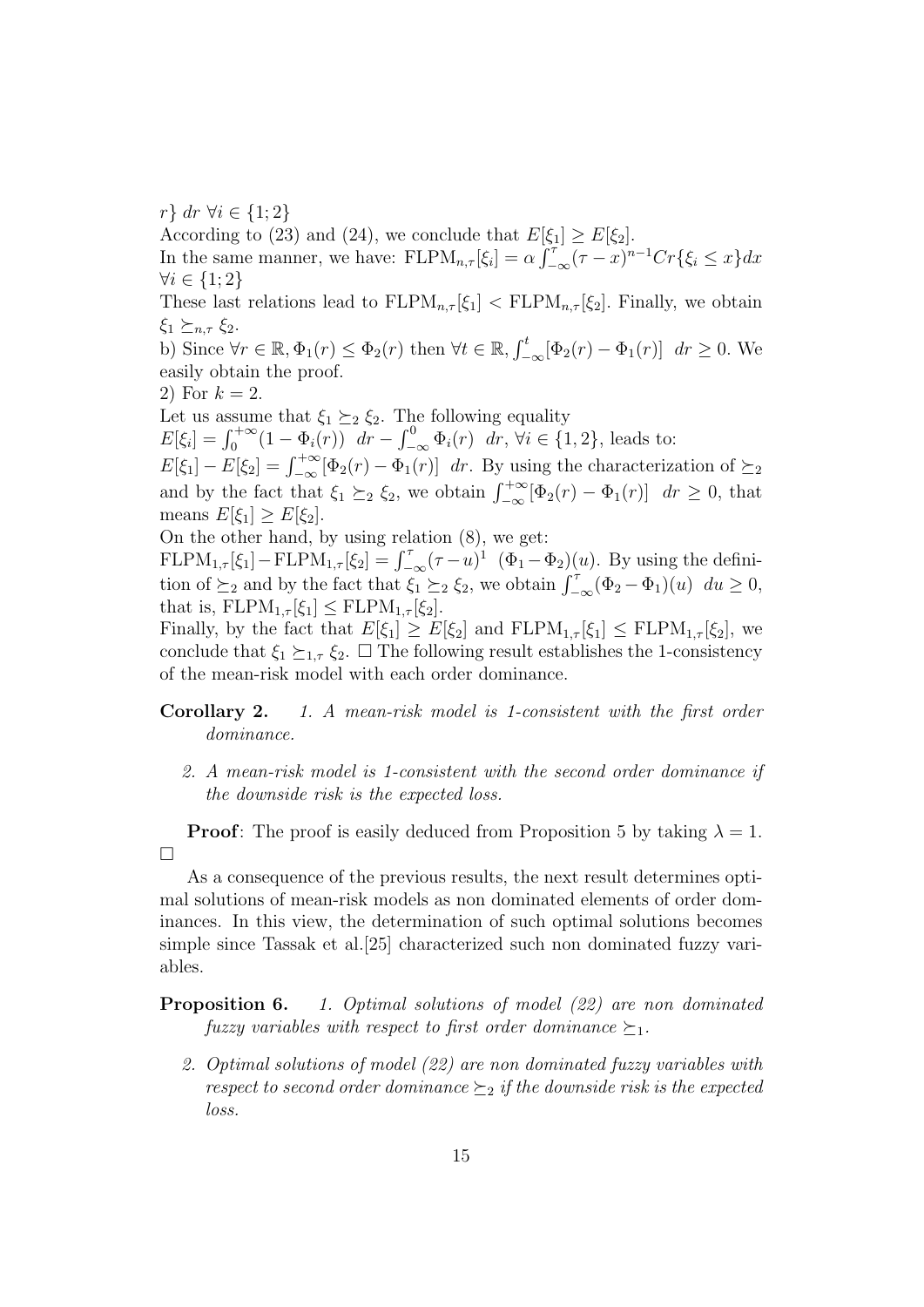**Proof**: 1) Let be  $n \in \mathbb{N}^*$ ,  $\tau \in \mathbb{R}$ .

Let us consider an optimal solution  $\xi_0$  of model (22) which is not efficient with respect to first dominance  $\succeq_1$ , that is, there exist a fuzzy variable  $\eta_0$ such that  $\eta_0 \succ_1 \xi_0$ . According to Proposition 5, we have:

$$
\eta_0 \succ_1 \xi_0 \Rightarrow \eta_0 \succ_{n,\tau} \xi_0 \tag{25}
$$

By (21), we have:  $(25) \Rightarrow$  $\int E[\eta_0] \geq E[\xi_0]$  $E[\mathcal{W}] \leq E[\mathcal{S}_0]$  with at least one<br>FLPM<sub>n, $\tau[\eta_0] \leq$ FLPM<sub>n, $\tau[\xi_0]$ </sub> with at least one</sub> strict inequality, which leads to  $E[\eta_0] - \lambda FLPM_{n,\tau}[\eta_0] > E[\xi_0] - \lambda FLPM_{n,\tau}[\xi_0],$  $\forall \lambda > 0$ . Therefore, this last inequality contradicts the fact that  $\xi_0$  is an optimal solution of model (22).

2) The proof is the same for optimal solutions with respect to second order dominance  $\succeq_2$  and  $n = 1$ .  $\square$ 

By considering model (22) as a general form of models taking into consideration investors preferences through targets values <sup>1</sup>, Proposition 6 justifies that optimal portfolios obtained through optimization models defined in Sadefo et al. [20] belong to the sets of best portfolios respectively with first and order dominance, defined in Tassak et al. [25].

In the last Section of this paper, we present an application of a FLPM as a tool for poverty measurement in fuzzy context. The obtained poverty index is analyzed.

## 4 Application of FLPM for poverty measurement

In many situations, an individual's income can be given without any precision or can not completely be known, it is reasonable to describe that income by a fuzzy variable  $\xi$ . For example, in many african countries, people carry out one or several economic's activities to improve their welfare. In other words, besides their professional permanent job, most individuals practise other ones to face to increasing real life difficulties or expensive level of life. We assume that permanent jobs generate incomes which are currently or officially known and can vary during a time period and we describe such type of income by an equipossible fuzzy variable  $\xi = (a, b)$  (on left of Figure 1). Meanwhile, secondary activities namely are not generally taken into account

<sup>&</sup>lt;sup>1</sup>In model (22), the trade-off coefficient  $\lambda$  can illustrate in a particular case, an investor's preference level, of mean to risk or inversely.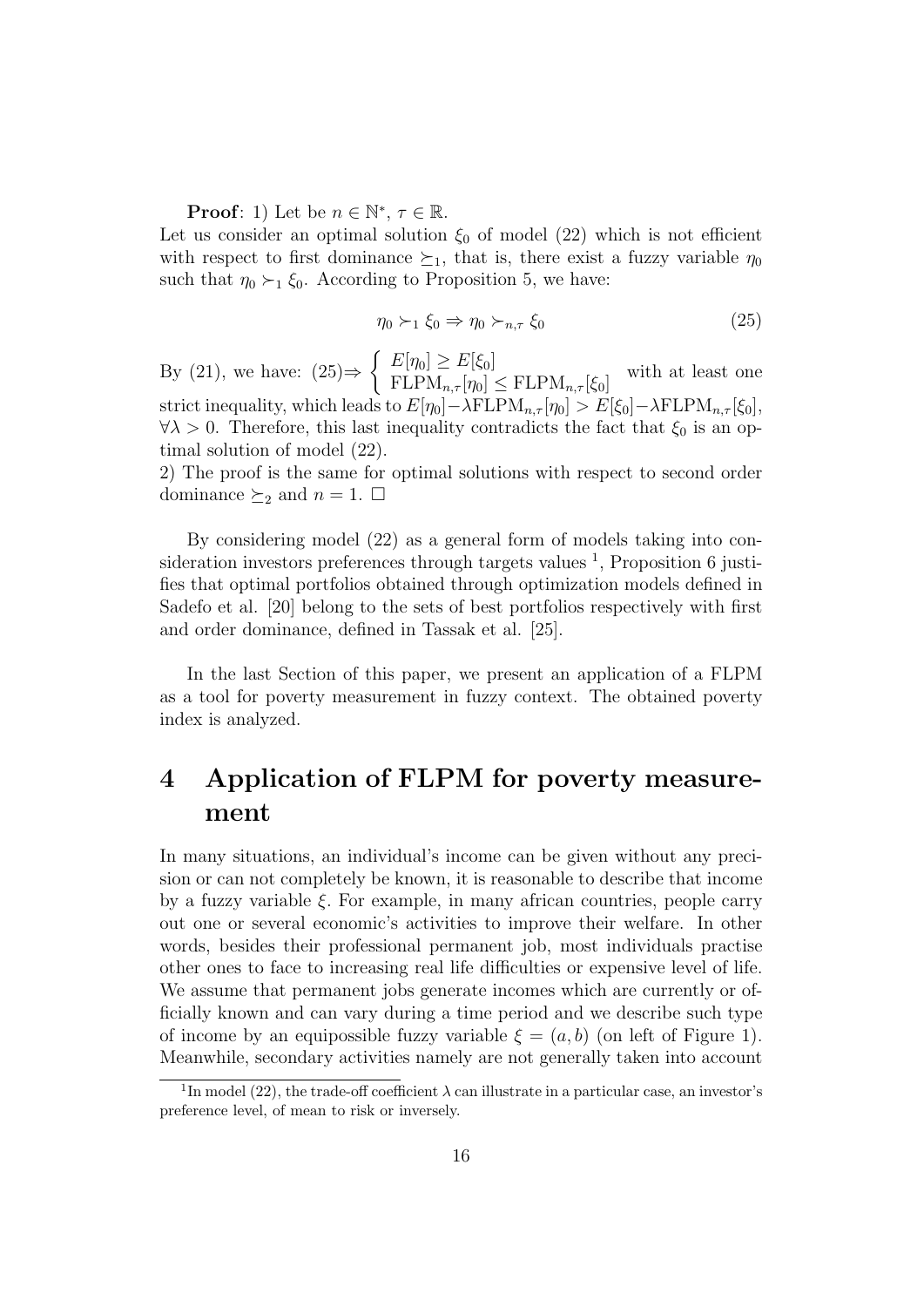Figure 1: Two fuzzy variables describing fuzzy incomes

in an individual's official salary: this may involve a wrong analysis in measuring a poverty level's population in such context. In order to handle with an individual activities's incomes, we use the semi-trapezoidal fuzzy variable  $\xi = (a, b, c)$  (on right of Figure 1) to describe the total income where the interval  $[b, c]$  contains unknown or undeclared incomes generated by "secondary activities".

From formula (11), we have the following FLPMs:

• For  $\xi = (a, b, c)$ , becomes

$$
FLPM_{n,z}[\xi] = \begin{cases} 0 \text{ if } z \le a \\ \frac{1}{2}(z-a)^n \text{ if } a \le z \le b \\ \frac{1}{2}(z-a)^n + \frac{1}{2(n+1)(c-b)}(z-b)^{n+1} \text{ if } b \le z \le c \\ \frac{1}{2}(z-a)^n + \frac{1}{2(n+1)(c-b)}[(z-b)^{n+1} - (z-c)^{n+1}] \text{ if } z \ge c \end{cases}
$$
(26)

• For 
$$
\xi = (a, b)
$$
,

$$
FLPM_{n,z}[\xi] = \begin{cases} 0 \text{ if } z \le a \\ \frac{1}{2}(z-a)^n \text{ if } a \le z \le b \\ \frac{1}{2}[(z-a)^n + (z-b)^n] \text{ if } z \ge b \end{cases} \tag{27}
$$

.

In the following, we will use FLPM to evaluate poverty in such population where active population have income described by previous trapezoidal fuzzy variable. More specifically, the expected loss (expected gap income) with respect to a threshold z is given by  $FLPM_{1,z}[\xi] = E[\max(z-\xi, 0)].$  Thereby, we introduce the following notions of poverty on individuals.

**Definition 4.** Let  $i$  and  $j$  be two individuals with incomes respectively described by fuzzy numbers  $\xi_i = (a_i, b_i, c_i)$  and  $\xi_j = (a_j, b_j, c_j)$  and z a nonnegative real number.

- 1. i is said to be poor with respect to the poverty line z if  $E[\xi_i] < z$ .
- 2. i is said to be almost more poor than j if  $E[\xi_i] \leq E[\xi_j]$ .
- 3. i is said to be more poor than j if  $a_i \leq a_j$ ,  $b_i \leq b_j$  and  $c_i \leq c_j$ .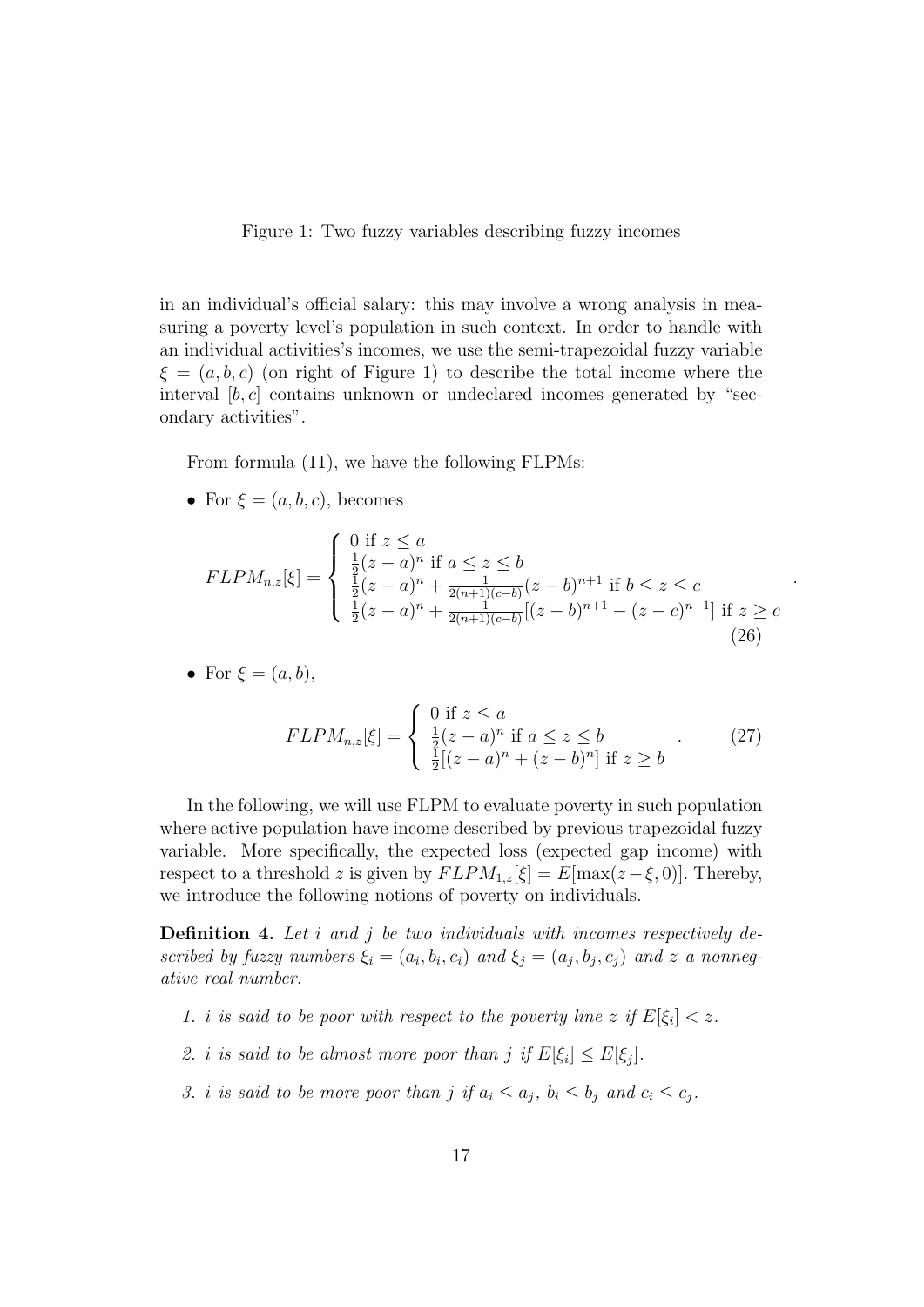We now introduce our poverty index based on the expected loss. Thus, we assume that an individual is symbolized by a positive integer.

**Definition 5.** Let P be a population of N individuals,  $z \in (0,\infty)$ ,  $\mathcal{Q}_z =$  $\{i \in \mathcal{P}, E[\xi_i] < z\}$  the set of poor individuals with respect to the poverty line  $z, q_z = |\mathcal{Q}_z|$  the number of poor individuals with respect to the poverty line z. The poverty index I with respect to the poverty line  $z$  is given by:

$$
I(z) = \frac{1}{N} \sum_{k=1}^{q_z} \frac{FLPM_{1,z}^k}{z}.
$$

- **Remark 3.** 1. If the individual i is more poor than the individual j, then i is almost more poor than j.
	- 2. The generic term of the index  $\frac{FLPM_{1,z}^i}{z}$  is the expected income gap ratio of individual i with respect to the poverty line z and  $FLPM_{1,z}^i$  is his expected gap income.

Let us establish the variation of the index with respect to the poverty line.

Lemma 1. The expected income gap ratio is nondecreasing with respect to the poverty line z.

**Proof:** According to  $(26)$ , we have:

$$
(\frac{FLPM_{1,z}[\xi]}{z})' = \begin{cases} 0 \text{ if } z \le a \\ \frac{a}{2z^2} \text{ if } a \le z \le b \\ \frac{a}{2z^2} + \frac{1}{4(c-b)z^2}(z-b)(z+b) \text{ if } b \le z \le c \\ \frac{a}{2z^2} + \frac{1}{4z^2}(c+b) \text{ if } z \ge c \end{cases}.
$$

We conclude that  $FLPM_{1,z}[\xi]$  is nondecreasing with respect to z by the fact that its derivative is a nonnegative function.  $\Box$ 

In the following, we examine if the new index satisfies some intuitive properties among which two meaningful and well-known axioms of a poverty index proposed by Sen [22] and defined by:

- Poverty Monotonicity (PM): For all  $x, y \in [0, \infty)^n$  and  $z \in (0, \infty)$ , if  $\mathcal{Q}_{x,z} = \mathcal{Q}_{y,z}$  and  $x = y$  except for  $x_i > y_i$  with  $i \in \mathcal{P}$ , then  $I(x, z) < I(y, z)$ .
- Transfer Sensitivity (TM): For all  $x, y \in [0, \infty)^n$  and  $z \in (0, \infty)$ , if y is obtained from x by a progressive transfer among the poor, then  $I(y, z) < I(x, z)$ .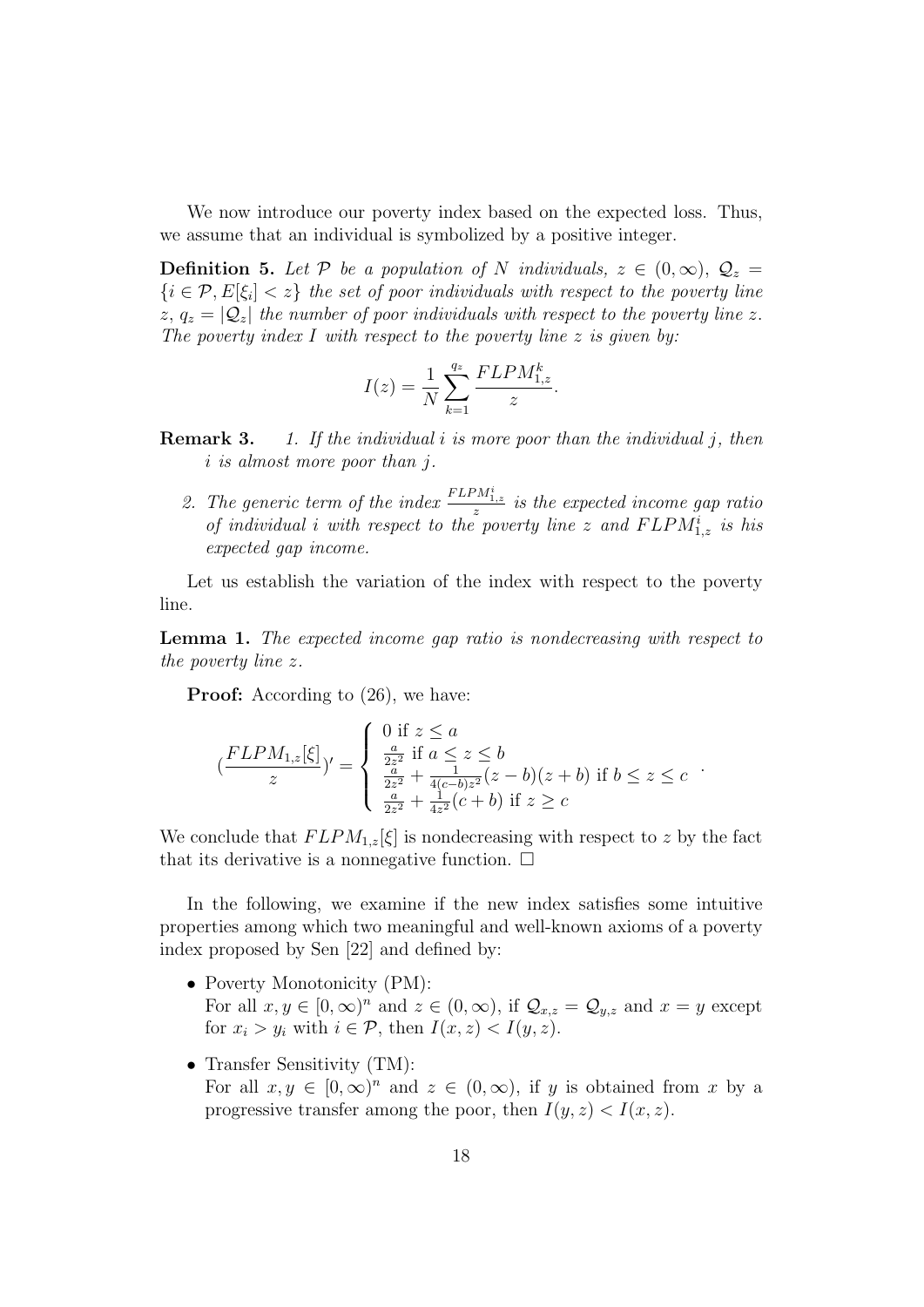We start with two first properties.

**Proposition 7.** 1. The poverty index is nondecreasing with respect to the poverty line z.

2. The poverty index satisfies PM.

**Proof:** 1) Let  $z_1$  and  $z_2$  be two poverty lines such that  $z_1 \leq z_2$ ,  $\xi$  a fuzzy variable that describes an unknown income with its distribution function Φ. As  $q_{z_1} \leq q_{z_2}$ , we have:

$$
I(z_2) - I(z_1) = \frac{1}{N} \left( \sum_{k=1}^{q_{z_1}} \frac{FLPM_{1,z_2}^k}{z_2} - \frac{FLPM_{1,z_1}^k}{z_1} \right) + \frac{1}{N} \sum_{k=q_{z_1}}^{q_{z_2}} \frac{FLPM_{1,z_2}^k}{z_2}.
$$
  
According to Lemma 1, we have:  $\frac{FLPM_{1,z_2}^k}{z_2} \ge \frac{FLPM_{1,z_1}^k}{z_1}$ , therefore  $I(z_2) \ge I(z_1)$ .

2) Let us consider an individual  $i$  whose income is described by

 $\xi_j = (a_j, b_j, c_j)$ , z a poverty line and  $\theta$  a nonnegative real number that generates the new income  $\xi_j' = (a_j + \theta, b_j + \theta, c_j + \theta)$ . Without loss of generality, let us assume that i is the only one in the population  $P$  who has an improved income. Let us prove that the new poverty index  $I'(z)$  is less than  $I(z)$ . We distinguish two cases:

(i) If  $E[\xi_j'] \geq z$ , then j is not poor any longer with respect to z and we have:  $I'(z) = \frac{1}{N} \sum_{k=1}^{q_z-1}$  $\frac{FLPM_{1,z}^k}{z}$ . Obviously, we get  $I'(z) \leq I(z)$ .

(ii) If  $E[\xi_j] < z$ , then j remains poor with respect to z and we have  $I'(z) =$ 1  $\frac{1}{N}(\sum_{k\in\mathcal{Q}_z\setminus\{j\}}$  $\frac{FLPM_{1,z}^k}{z}$  +  $\frac{FLPM_{1,z}^{'j}}{z}$ ). We only need to prove that  $FLPM_{1,z}^{'j} \leq$  $FLPM_{1,z}^j$ .

Without loss of generality, let us assume that  $a_j \leq z \leq b_j$ . We have two cases: (ii1) If  $a_j + \theta \leq z \leq b_j + \theta$ , then  $FLPM_{1,z}^{'j} = \frac{1}{2}$  $\frac{1}{2}(z-a_j-\theta) \leq \frac{1}{2}$  $rac{1}{2}(z-a_j).$ Thus  $FLPM_{1,z}^{'j} \leq FLPM_{1,z}^{j}$ .

(ii2) If  $z < a_j + \theta$ , then  $FLPM_{1,z}^{j'} = 0$  and  $FLPM_{1,z}^{j'} \le FLPM_{1,z}^{j}$ . In all cases, we get:  $I'(z) \leq I(z)$ .

Most poverty index on random variables that exist in the literature violate the Transfer Sensitivity axiom. It is easy to justify that our new index also violates it. Thereby, we characterize the set of poverty lines on which this axiom is satisfied. For that, we propose a new version of TS axiom, namely the Restricted Transfer Sensitivity (RTS) axiom, that is satisfied by the index. Let us define the Transfer Sensitivity (RTS):

 $\exists z_0 > 0$ , for all  $x, y \in [0, \infty)^n$  and  $z \in (0, z_0]$ , if y is obtained from x by a progressive transfer among the poor, then  $I(y, z) < I(x, z)$ .

Thus we have the following result.

Proposition 8. Restricted Transfer Sensitivity axiom of the new index Let us consider N individuals  $(N \in \mathbb{N})$  whose incomes are respectively de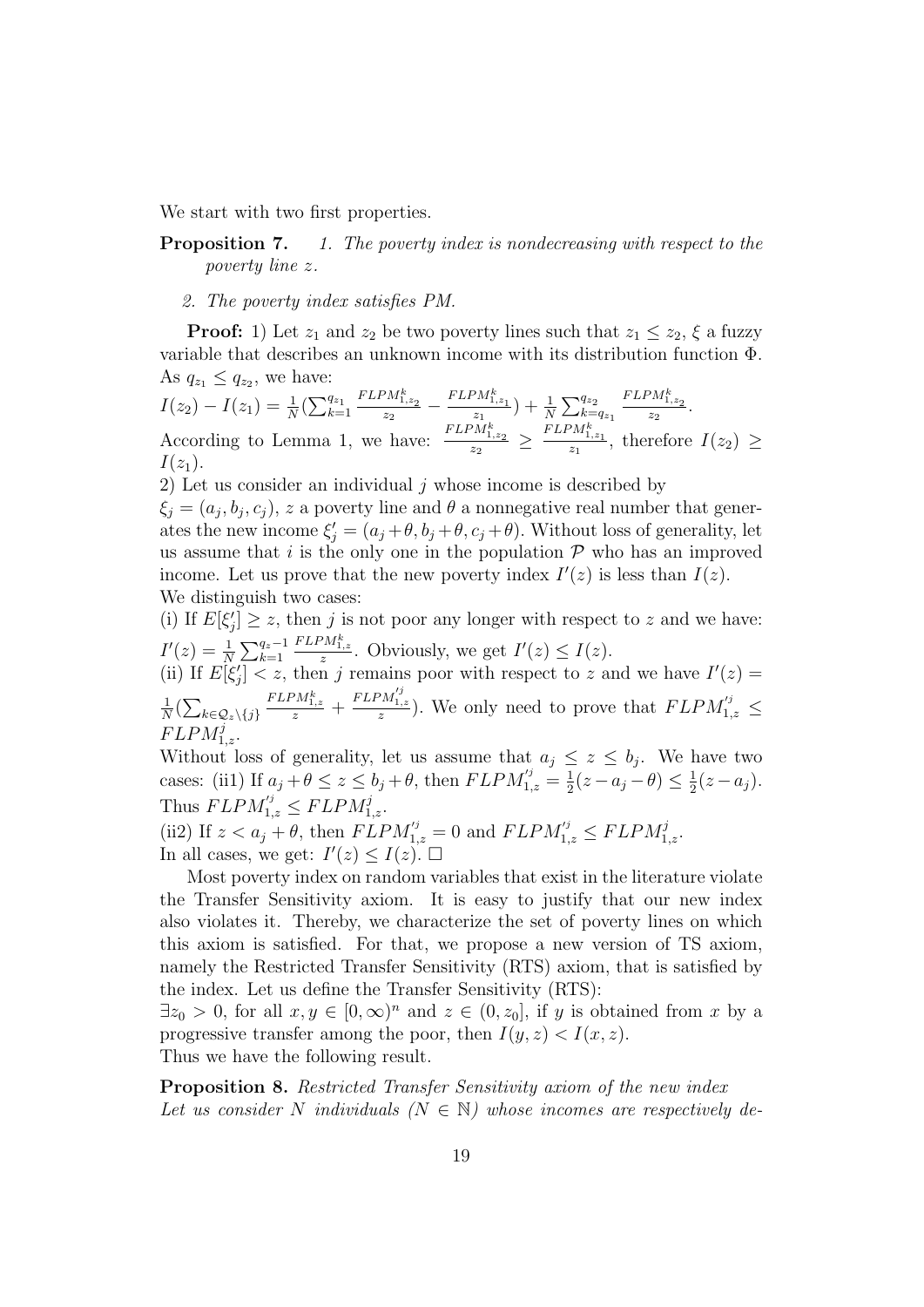scribed by semi-trapezoidal fuzzy variables  $\xi_k = (a_k, b_k, c_k), k \in \{1, ..., N\}$ and z a poverty line.

The poverty index  $I(z)$  satisfies the RTS axiom between two given individuals such that one is poor than another if  $z_0 = \min_{1 \leq k \leq N} b_k$ .

**Proof:** Let be N individuals ( $N \in \mathbb{N}$ ) whose incomes are respectively described by semi-trapezoidal fuzzy variables  $\xi_k = (a_k, b_k, c_k)$  and z a real number such that  $z \in (0, \min_{1 \leq k \leq N} b_k]$ . Without loss of generality, let us assume that  $i$  and  $j$  are the only two individuals whose incomes are transferred such that *i* is more poor than *j* before the transfer  $(a_j \ge a_i, b_j \ge b_i)$  and the two individuals remain poor after the transfer with respect to the poverty line z. Let us consider a nonnegative real number  $\theta$  such that  $\theta \le \min(a_j - a_i, b_j - b_i)$  (that means,  $j$  remains less poor than  $i$  after the transfer) and the new incomes after the transfer are described by  $\xi_i' = (a_i + \theta, b_i + \theta)$  and  $\xi_j' = (a_j - \theta, b_j - \theta)$ . The new poverty index is:

 $I'(z) = \frac{1}{N}(\sum_{k \in \mathcal{Q}_z \setminus \{i,j\}}$  $\frac{FLPM_{1,z}^k}{z}$  +  $\frac{FLPM_{1,z}^{'i}}{z} +$  $\frac{FLPM_{1,z}^{'j}}{z}$ ). We have to prove that  $I'(z) \leq I(z)$ . It suffices to prove that  $FLPM_{1,z}'^i + FLPM_{1,z}'^i \leq FLPM_{1,z}^i +$  $FLPM_{1,z}^j$ .

Furthermore, without loss of generality, we assume that  $z \in [a_j, b_i] = [a_j \vee b_i]$  $a_i, b_j \wedge b_i$ . Let us set:  $T = FLPM_{1,z}^{'i} + FLPM_{1,z}^{'j} - FLPM_{1,z}^{i} - FLPM_{1,z}^{j}$ . We have:  $T=\frac{1}{2}$  $\frac{1}{2}(2\theta(z-a_j)+\theta^2-2\theta(z-a_i)+\theta^2)=\theta(a_i-a_j+\theta).$ As  $\theta \leq \min(a_j - a_i, b_j - b_i)$ , we have  $T \leq 0$ . Finally, we obtain:  $I'(z) \leq I(z)$ .  $\Box$ 

Corollary 3. The poverty index satisfies the Transfer Sensitivity axiom between two individuals such that one is poor than another if their incomes are described by equipossible fuzzy variables.

Interpretation 1. The previous result seems more natural to transfer incomes between two poor individuals in order to reduce poverty when their incomes are completely known or declared in a time period.

Let us end this Section by examining what can be the critical poverty line.

The concept of poverty is a relative and subjective's concept, in fact:

- a person who gets a car is rich if he belongs to a population where most of individuals move on foot or by bicycle.

- a person who gets a car is not necessary rich if he belongs to a population where most of individuals get a car.

Thus, it seems natural that people do not agree on the poverty's status of an individual. So, it is more suitable and interesting to classify individuals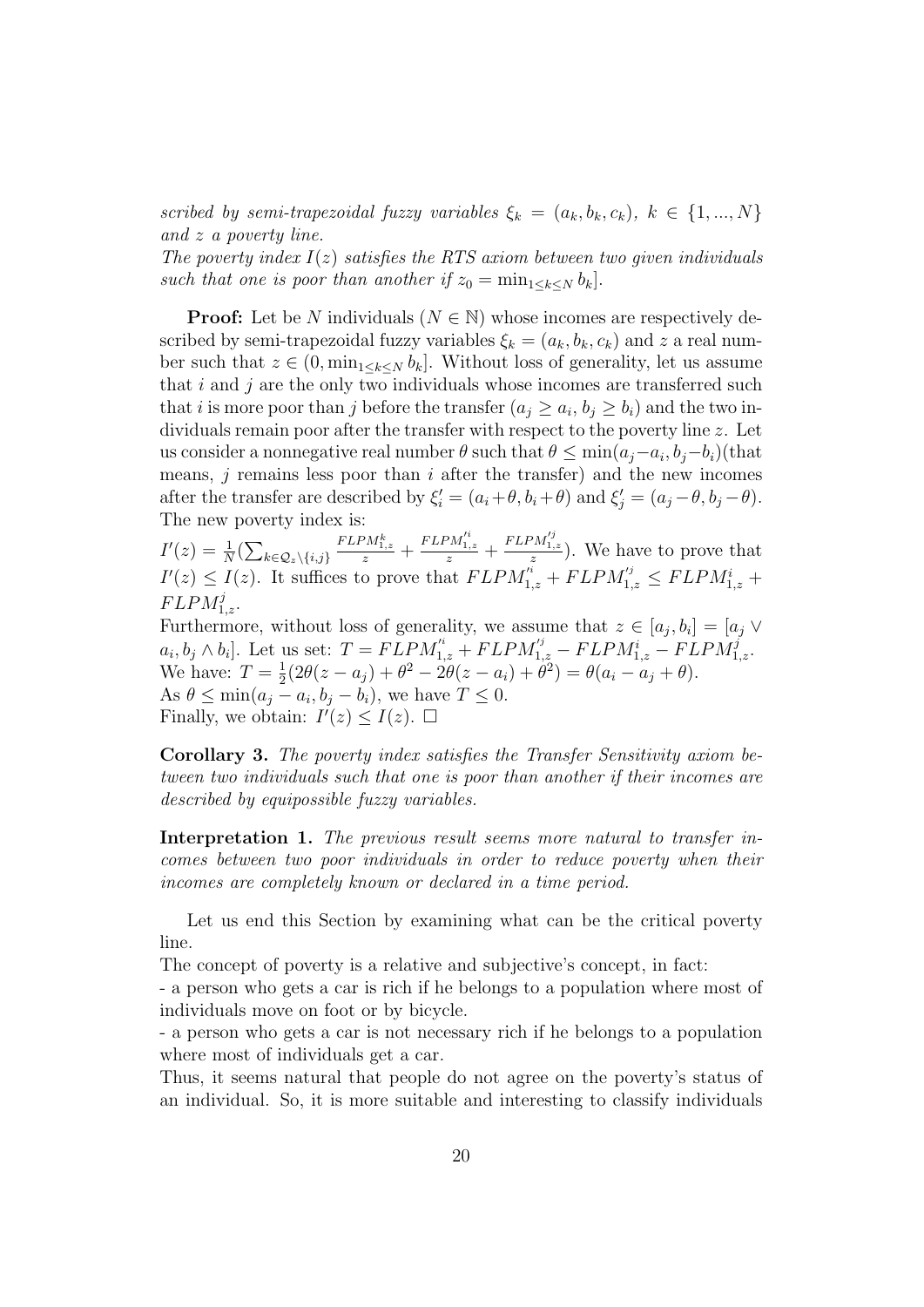with respect to a critical poverty level rather than looking for a target value which can help to check whether an individual is really poor or rich.

As it seems more natural, the poverty line that induces a minimum poverty level is the one that could guarantee welfare to a large number of individuals in the population. Therefore, the critical poverty line is obtained by minimizing the poverty index  $I(z)$  and we propose the following model:

$$
\begin{cases}\n\text{minimize } I(z) \\
\text{w.r.t} \\
z \in (0, +\infty)\n\end{cases} \tag{28}
$$

Following that idea, individuals whose incomes are less than the critical poverty line can really be considered as poor individuals in the population.

In the following, we propose a numerical example where model (28) is applied to determine the critical poverty line with ten given fuzzy incomes.

Example 2. Let us consider for a time period of four years the following incomes<sup>2</sup> from ten employees in Cameroon provided by the ministry of Finance and described by semi-trapezoidal fuzzy variables  $3$ .

| <i>Employee</i> | <i>Fuzzy income</i>                        |
|-----------------|--------------------------------------------|
|                 | $\xi_1 = (215.5, 238.6, 301.2)$            |
| 2               | $\xi_2 = (250.4, 276.3, 315.6)$            |
| $\mathcal{S}$   | $\xi_3 = (226.9, \overline{258.6, 330.5})$ |
|                 | $\xi_4 = (306.9, 338.6, 406.2)$            |
| 5               | $\xi_5 = (349.2, \overline{370.4, 425.3})$ |

| <i>Employee</i> | <i>Fuzzy income</i>                |
|-----------------|------------------------------------|
|                 | $\xi_6 = (190.8, 207.2, 285.9)$    |
| $\gamma$        | $\xi_7 = (233.9, 245.7, 328.2)$    |
| 8               | $\xi_8 = (181.4, 197.8, 283.7)$    |
| Q               | $\xi_9 = (219, 226.8, 296.2)$      |
| 10              | $\xi_{10} = (174.3, 189.6, 275.1)$ |

By using Matlab with "fmincon" command at the initial point  $z_0 = 306$ , the implementation of model (28) gives the following results: the critical poverty line is obtained at  $z^* = 296.8$  and the corresponding poverty index is  $I(z^*) = 0.16$ .

On the other hand, one can evaluate different expected incomes in order to identify those which are below the critical poverty line. We observe that except employees 4 and 5, whose expected incomes are respectively 339.7 and 373.5 (beyond the critical poverty line), the other employees can be considered as poor in this group. It seems that "secondary activities" influence weakly on an employee's status: it seems evident because those activities don't generate regular or certain incomes.

 $^{2} \mathrm{Those}$  incomes are expressed in thousand of francs CFA

<sup>3</sup>The source of different "official incomes" is: "MINFI-Direction de la solde"and "unknown incomes" are obtained through further investigations.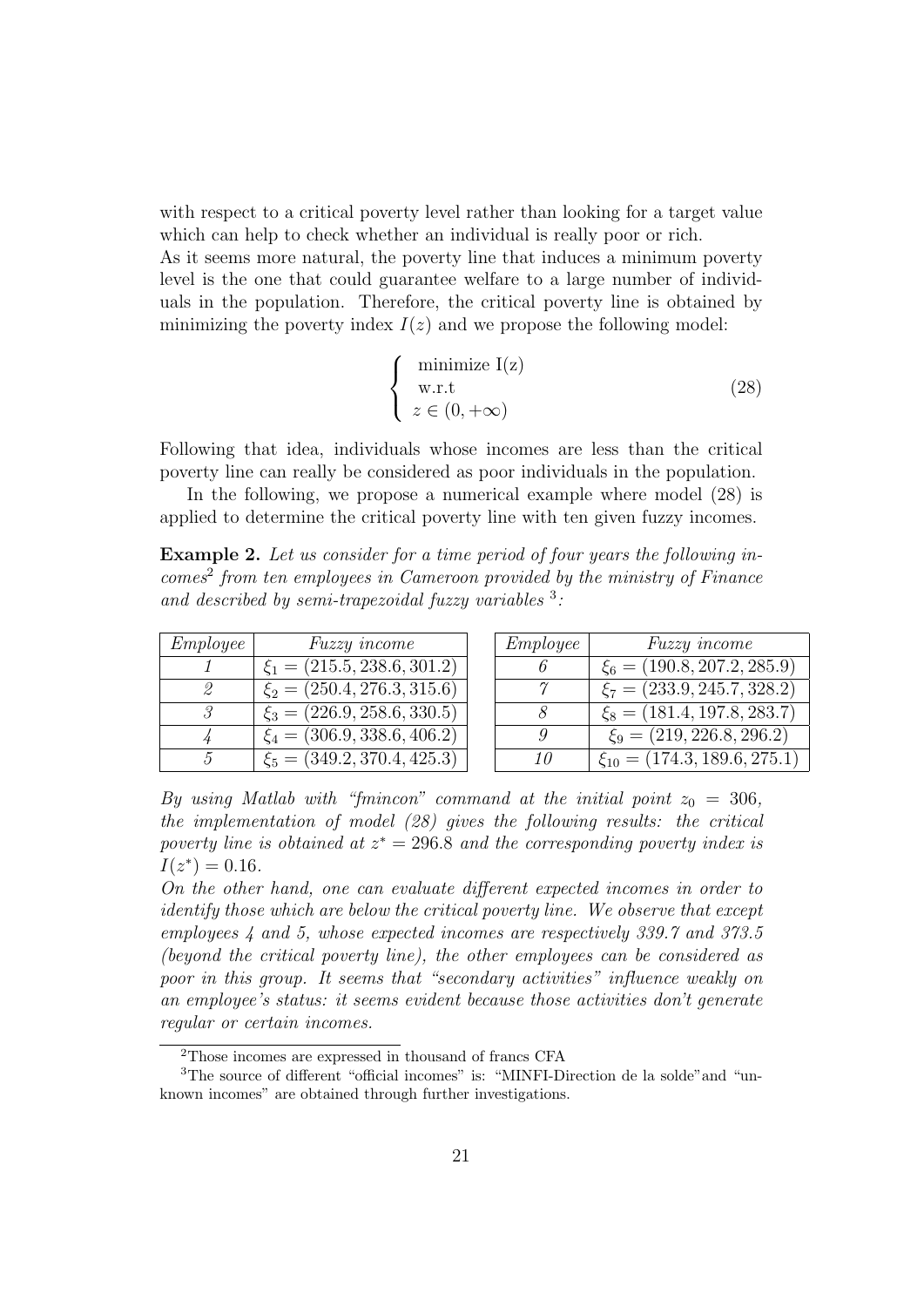#### 5 Concluding remarks

In this paper, we introduce Fuzzy Lower Partial Moment (FLPM) of a fuzzy variable which evaluates downside risk of a fuzzy risk and generalizes semimoment of a fuzzy variable. It preserves, on fuzzy variables, some well-known properties of Lower Partial Moment for ramdom variables. Moreover, we supplemented the two (first and second) order dominances on fuzzy variables by defining and studying a third dominance relation for binary comparisons of fuzzy variables through their benefits and risks by means of the FLPM. We establish conditions under which the set of best portfolios of mean-risk model, an optimization program to determine optimal portfolios by means of the new dominance, belong to the set of best portfolios with respect to the first or second order dominance. Those obtained properties stipulate consitency and  $\lambda$ -consistency ( $\lambda$  is the trade off coefficient between expected return and FLPM of a given portfolio defining the mean-risk model) of the new dominance with the two known dominances. By considering individuals' incomes as fuzzy variables, we define a new poverty index based on FLPM and studied its properties. More precisely, we established that the new index satisfies the poverty monotonicity and violates Transfered sensitivity. We then deduce the set of individuals' incomes under which the index satisfies the given property. We propose a model to generate a critical poverty line useful to identify poor and non poor individuals. We implement a proposed model for getting the critical poverty line in a numerical example based on a typical sample of ten employees in Cameroon.

#### References

- [1] Bawa S.V. (1975) Optimal rules for ordering uncertain prospects, Journal of Financial Economics, 2, 95-121.
- [2] Beliakov G. (1996) Fuzzy Sets and Membership Functions based on Probabilities, Information Sciences, 91, 95-111.
- [3] Brogan J.A. and Stidham S.Jr (2008) Non-separation in the mean-lowerpartial-moment portfolio optimization problem, European Journal of Operational Research, 184, (2), 701-710.
- [4] Cerioli A. and Zani S. (1990) A fuzzy approach to the measurement of poverty, in: Dagum C. and Zenga M. (editors) Income and Wealth Distribution, Inequality and Poverty, Springer-Verlag, New York.
- [5] Chakravarty S.R. (1997) Ethical social index numbers, New York: Springer-Verlag.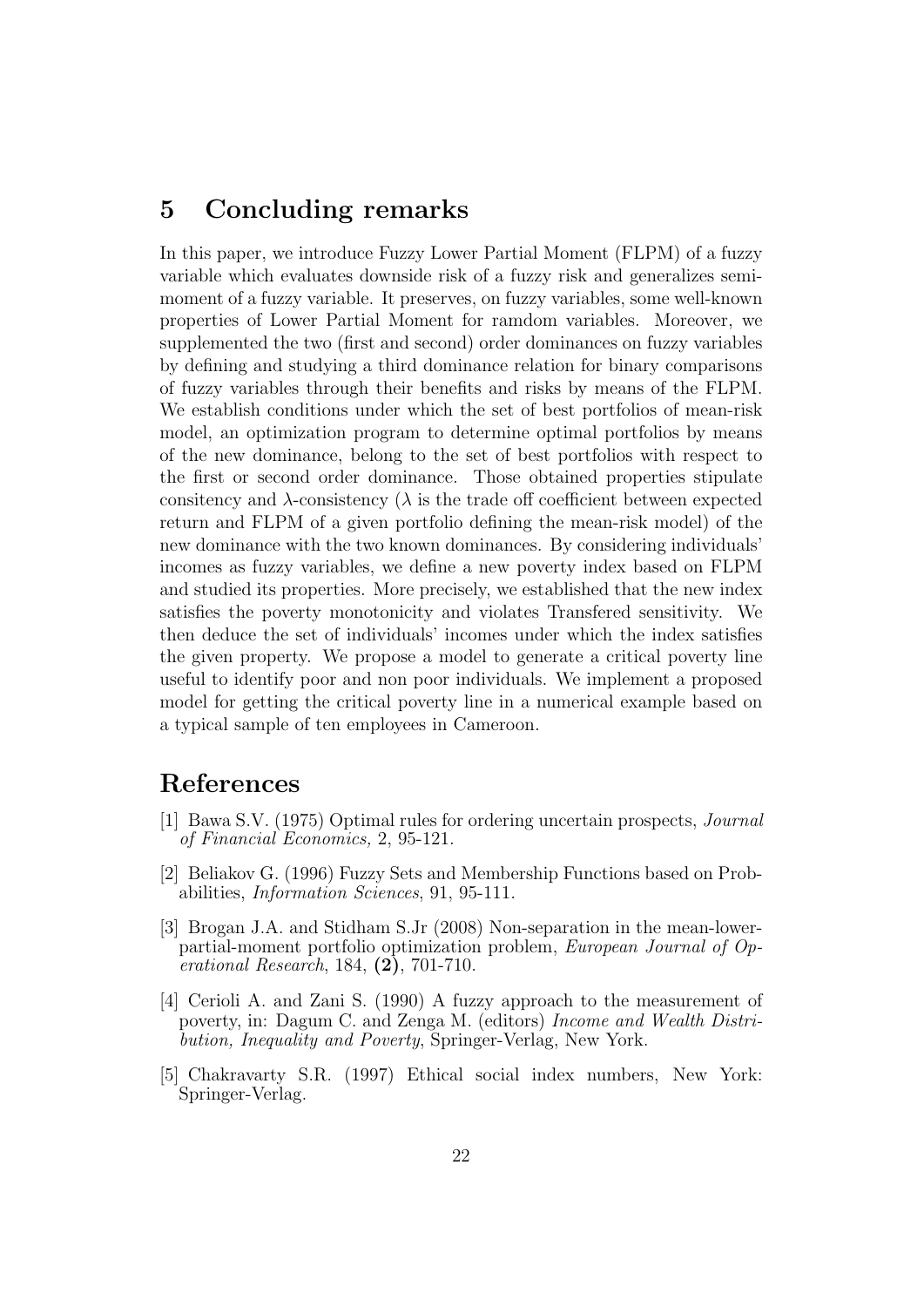- [6] Chakravarty S.R. (2006) An axiomatic approach to multidimensional poverty measurement via fuzzy sets, Fuzzy Set Approach to Multidimensional Poverty Measurement, Springer, New York.
- [7] Dombi J. (1990) Membership functions as an evaluation, Fuzzy Sets and Systems, 35, 1-21.
- [8] Fishburn P.C. (1977) Mean-risk analysis with risk associated with belowtarget returns. The American Economic Review, 67, (2), 116-126.
- [9] Foster J.E. (1984) On economic Pverty: a survey of aggregate measures, Advances in Econometrics, Basman R.L. and Rhods G.F. (editors),3, 215- 251. Connecticut: JAI Press.
- [10] Gallardo M. (2017) Identifying vulnerability to poverty: a critical survey, Journal of Economic Surveys, 00, 1-32.
- [11] Hagenaars A. (1987) A class of poverty indices, International Economic Review, 28, 583-607.
- [12] Huang X. (2008) Mean-semivariance models for fuzzy portfolio selection, Journal of Computational and Applied Mathematics, 217, (1), 1-8.
- [13] Kaplan P. and Knowles J. (2003) A generalised downside-risk performance measure, Research paper, Morningstar.
- [14] Liu B. (2004) Uncertainty Theory: An introduction to its axiomatics foundations. Springer-Verlag, Berlin.
- [15] Liu B. and Liu Y.K. (2002) Expected value of fuzzy variable and fuzzy expected value models: IEEE Transactions on Fuzzy Systems, 10, 445-450.
- [16] Markowitz H. (1959) Portfolio Selection, New York.
- [17] Ogryczak W. and Ruszczynski A. (2001): On consistency of stochastic dominance and mean-semideviation models. Springer-Verlag, 89, 217-232.
- [18] Qizilbash M. (2006) Philosophical accounts of vagueness, fuzzy poverty measures and multidimensionality in: Lemmi A. and Betti G. (editors) Fuzzy Set Approach to Multidimensional Poverty Measurement, Springer, New York.
- [19] Ravallion M. (1994) Poverty comparisons, Switzerland: Harwood Academic Publishers.
- [20] Sadefo K. J., Tassak D.C. and Fono L.A. (2012) Moments and semimoments for fuzzy portfolio selection. Insurance: Mathematics and Economics, 51, 517-530.
- [21] Seidl C. (1988) Poverty measurement: a survey, Welfare and Efficiency in Public Economics, BOS D., Rose M. and Seidl C. (editors), 71-147. Heidelberg: Springer-verlag.